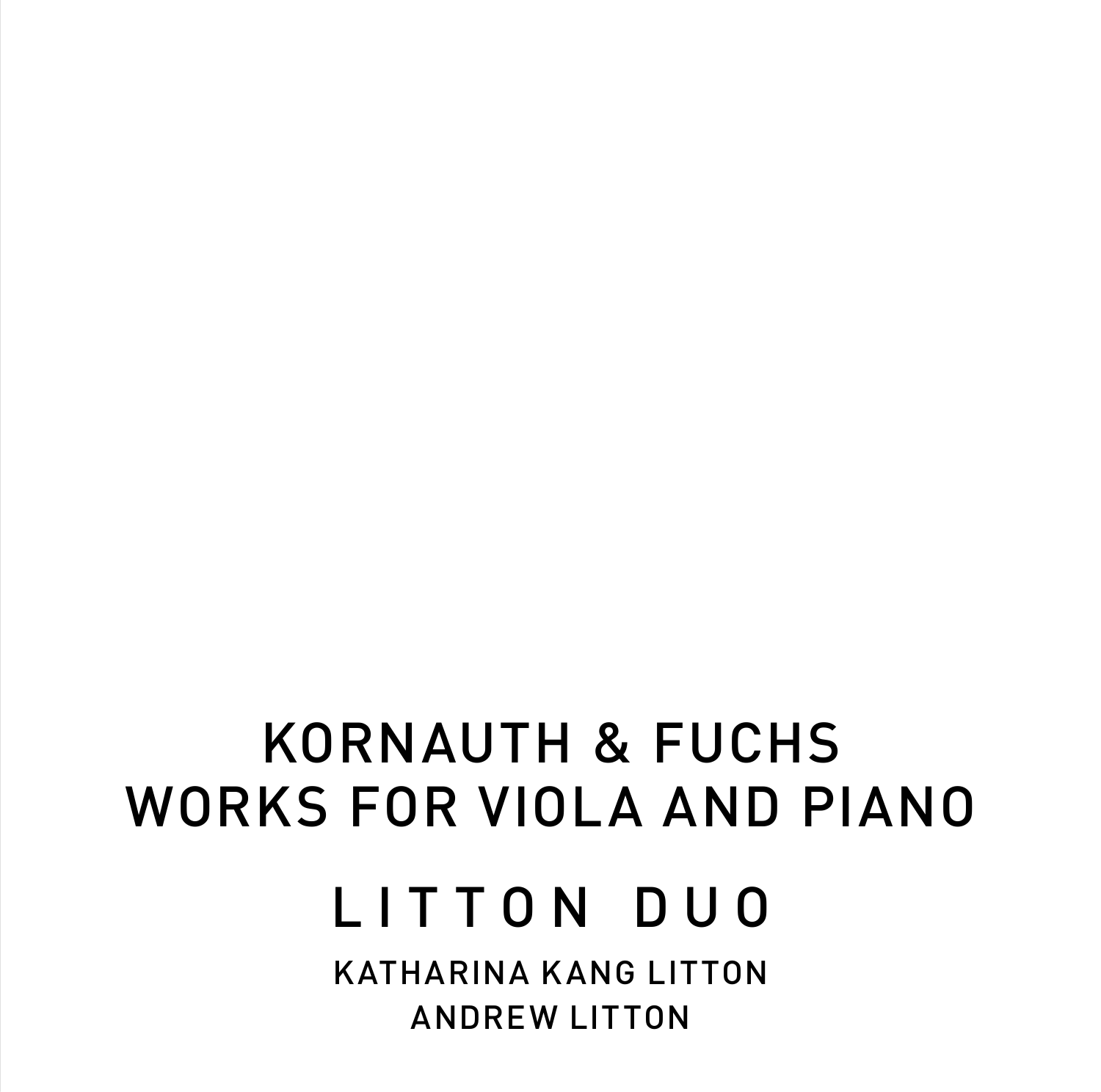|                      | KORNAUTH, Egon (1891-1959)                                                                                                                          |                      |
|----------------------|-----------------------------------------------------------------------------------------------------------------------------------------------------|----------------------|
| 団<br>$\sqrt{2}$<br>同 | Viola Sonata in C sharp minor, Op. 3 (1912) (Doblinger) 26'42<br>I. Fest und bestimmt<br>II. Langsam, sehr ausdrucksvoll<br>III. Wild und stürmisch | 8'43<br>8'52<br>9'00 |
|                      | <b>FUCHS, Robert</b> (1847–1927)                                                                                                                    |                      |
| $\vert$ 4            | Sechs Phantasiestücke, Op. 117 (1927)                                                                                                               | 24'31                |
|                      | I. Ländler Tempo                                                                                                                                    | 4'10                 |
| $\boxed{5}$          | II. Ruhig und ausdrucksvoll                                                                                                                         | 4'22                 |
| 6                    | III. Leicht bewegt                                                                                                                                  | 3'51                 |
| 7                    | IV. Andante sostenuto con espressione                                                                                                               | 4'05                 |
| $\boxed{8}$          | V. Mäßig bewegt                                                                                                                                     | 3'16                 |
|                      | I VI. Allegretto con delicatezza                                                                                                                    | 4'35                 |
|                      | Viola Sonata in D minor, Op. 89 (1909)                                                                                                              | 21'13                |
| 10                   | I. Allegro moderato, ma passionato                                                                                                                  | 8'43                 |
| 回                    | II. Andante grazioso                                                                                                                                | 6'38                 |
| 12                   | III. Allegro vivace                                                                                                                                 | 5'45                 |
|                      |                                                                                                                                                     |                      |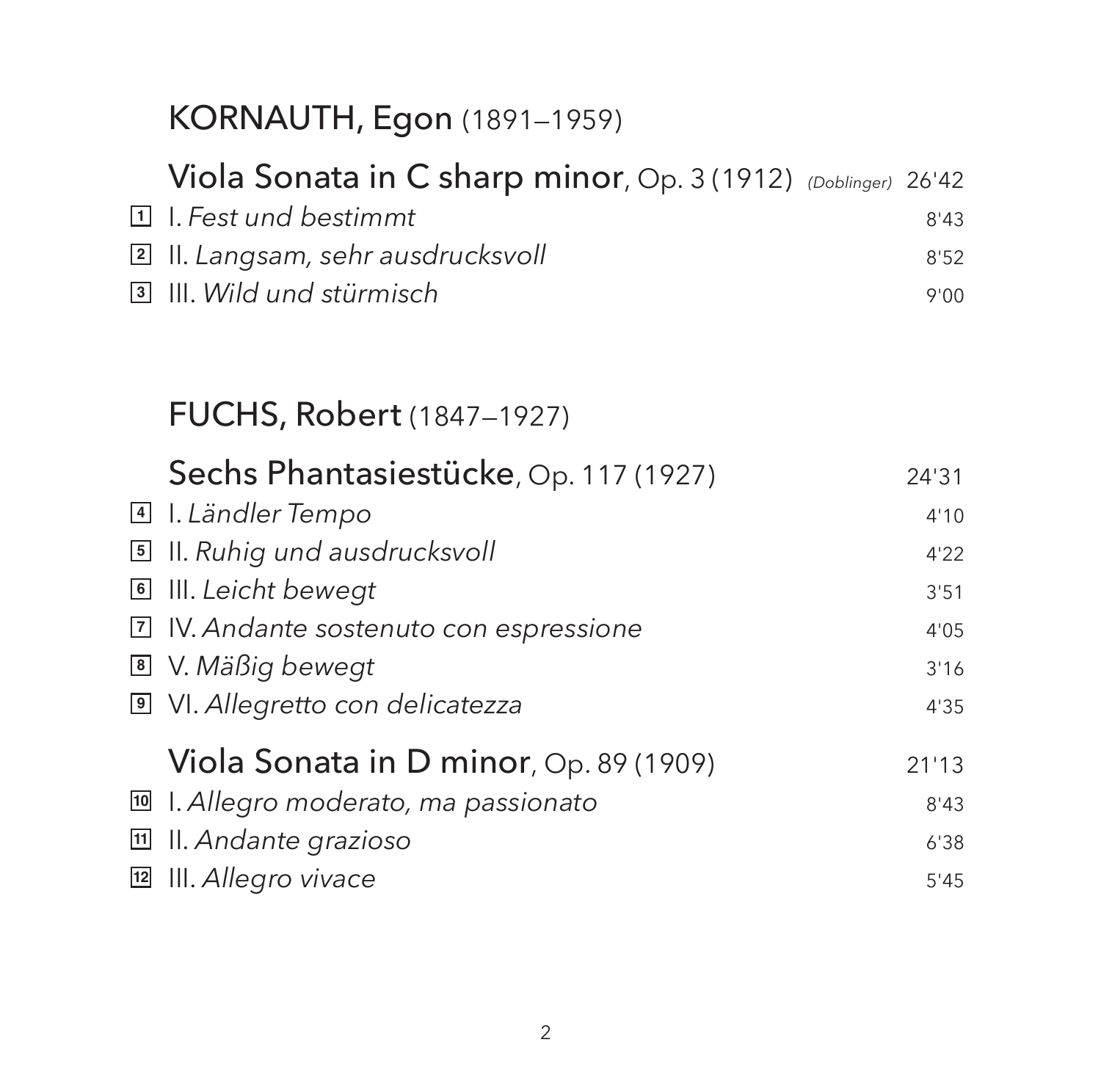## TRADITIONAL, arr. Stephen Hough

Arirang (Korean folk song) *(Josef Weinberger Ltd)* 2'21 **13**

TT: 75'45

# Litton Duo Katharina Kang Litton *viola* Andrew Litton *piano*

 Instrumentarium: Viola: Robert Clemens, Saint Louis 2014 Piano: Bechstein D Concert Grand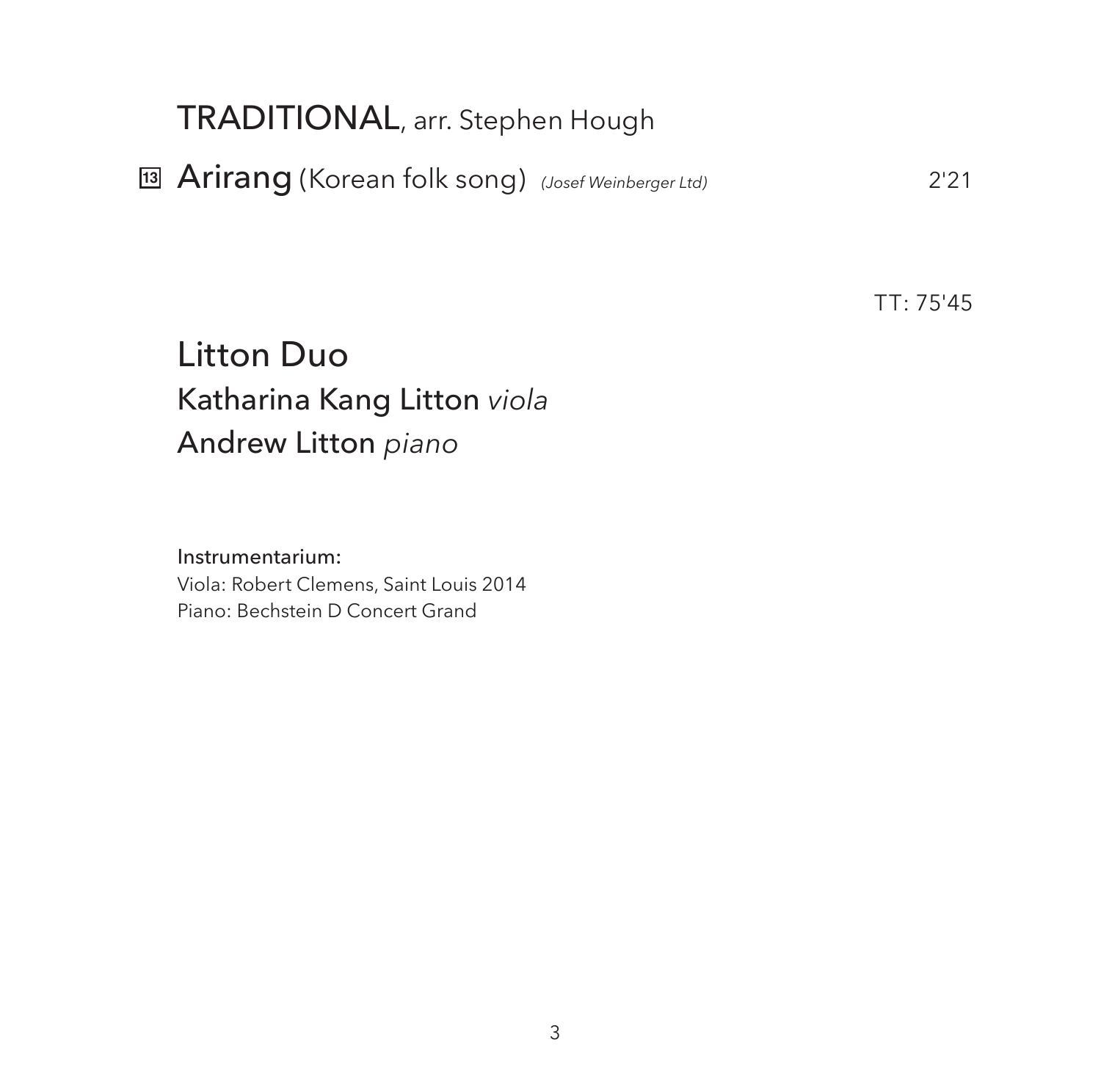It wasn't until well into the twentieth century that the violin's triumph as virtuoso concert soloist began to be challenged by other members of the orchestral string family. Star cellists may be familiar enough to concert t wasn't until well into the twentieth century that the violin's triumph as virtuoso concert soloist began to be challenged by other members of the orchestral string **L** family. Star cellists may be familiar enough to concert-goers today but, at least without the security of an orchestral or teaching post or membership of a string quar tet to fall back on, would have been financially suicidal. As for the viola, it was hardly considered as a soloist at all. Even in orchestral works important viola solos were rare, and even in string quartets there was prevailing prejudice that 'viola players' were really failed violinists. But there were increasingly large numbers of amateurs keen for solo music to play. Most of the time they had to make do with arrangements, or with such precious rarities as Schumann's *Märchenbilder* ('Fairy Tale Pictures') for viola and piano. But a big boost for repertoire-hungry viola players came in 1895, when Brahms published his two clarinet sonatas in parallel versions for violin or viola and piano – both of them involving a certain amount of recomposition to suit their intended instruments. The violin versions have never caught on (there's quite enough good Brahms for violin and piano already), but the viola adaptations quickly grew in popularity: not only are they beautifully suited to the instrument, but also they change both the tonal and the emotional character of the music.

All three works on this disc were clearly composed in the shadow of those two breakthrough Brahms 'viola sonatas'. In fact **Egon Kornauth** went so far as to fol low Brahms in publishing his **Sonata in C sharp minor** with an alternative version for clarinet. It is, however, a viola sonata first and foremost, showing the understanding of the instrument you might expect from an accomplished string quartet musician. (In his youth Kornauth, a fine cellist, would have been used to sitting next to viola players and sharing their triumphs and tribulations.) Brahms, with his con servative 'classical-romantic' aesthetic and his determination, throughout his career,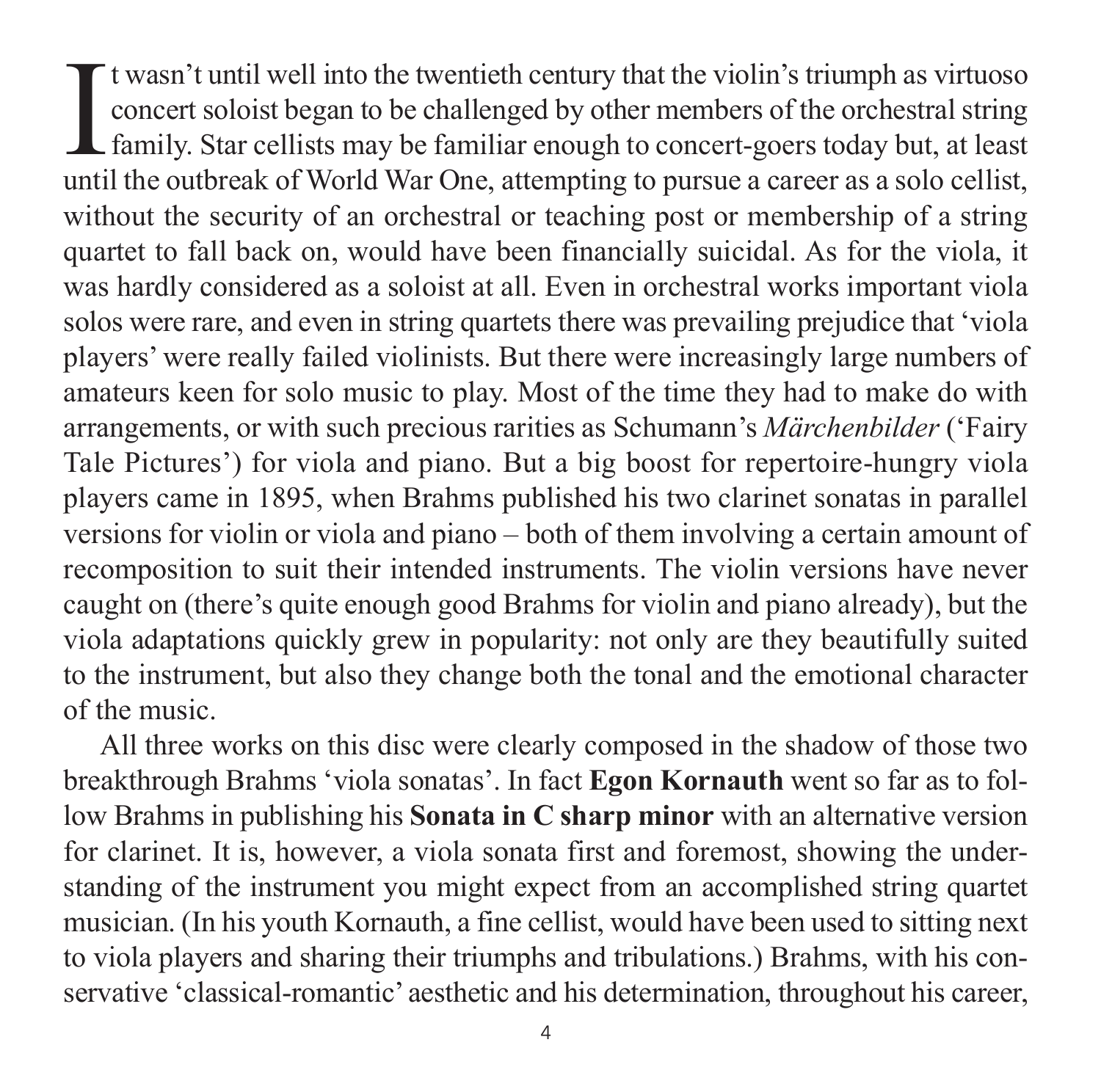to learn from the past, was an ideal leading light for Kornauth, who showed no interest in innovation for innovation's sake, and who in later life was modest enough to admit that he had always been temperamentally inclined to 'epigonism'. For tunately Kornauth had a teacher, Robert Fuchs no less, who recognised that the best course was to encourage his pupil to deepen his understanding of the great German masters, particularly Brahms and Bach. In an age that is still inclined to confuse originality with novelty, it is easy to take a superficial look at a work like the Viola Sonata (1912) and dismiss it as backward-looking, especially when one compares it with the alarmingly radical experiments of some of Kornauth's more extreme Viennese contemporaries. But it is a beautifully achieved work: formally both strong and flexible, with a subtle, deeply-felt emotional colouring of its own and, not least, with some very appealing and memorable leading ideas. It's also ideally conceived as chamber music, with intimate, mostly lyrical instrumental dialogue, rather than dramatic contention, at the heart of the music's sensibility. Kornauth clearly knew his own mind, and when another teacher, Franz Schreker, tried to push him in more theatrical directions, the two men ended up by falling out.

From the first it's striking how well Kornauth balances the viola and the piano. The piano can easily overwhelm the viola, especially when the latter plays in its husky lower register – enhanced here by the fact that the rather unusual home key, C sharp minor, makes little use of the instrument's brighter open strings. Like Brahms in his sonatas, Kornauth creates some lovely, rich piano textures, though without too much of the kind of massive octave doubling or multi-voiced left-hand writing one often finds in Brahms's solo pieces or the bigger chamber works; Kornauth is particularly careful to create space around the viola, preventing the piano from competing with it in the same register. In the sternly rhythmic opening theme, for instance, the viola is allowed to sound its theme clearly, the piano only punctuating with its full two-hand chords once the viola has hit each one of its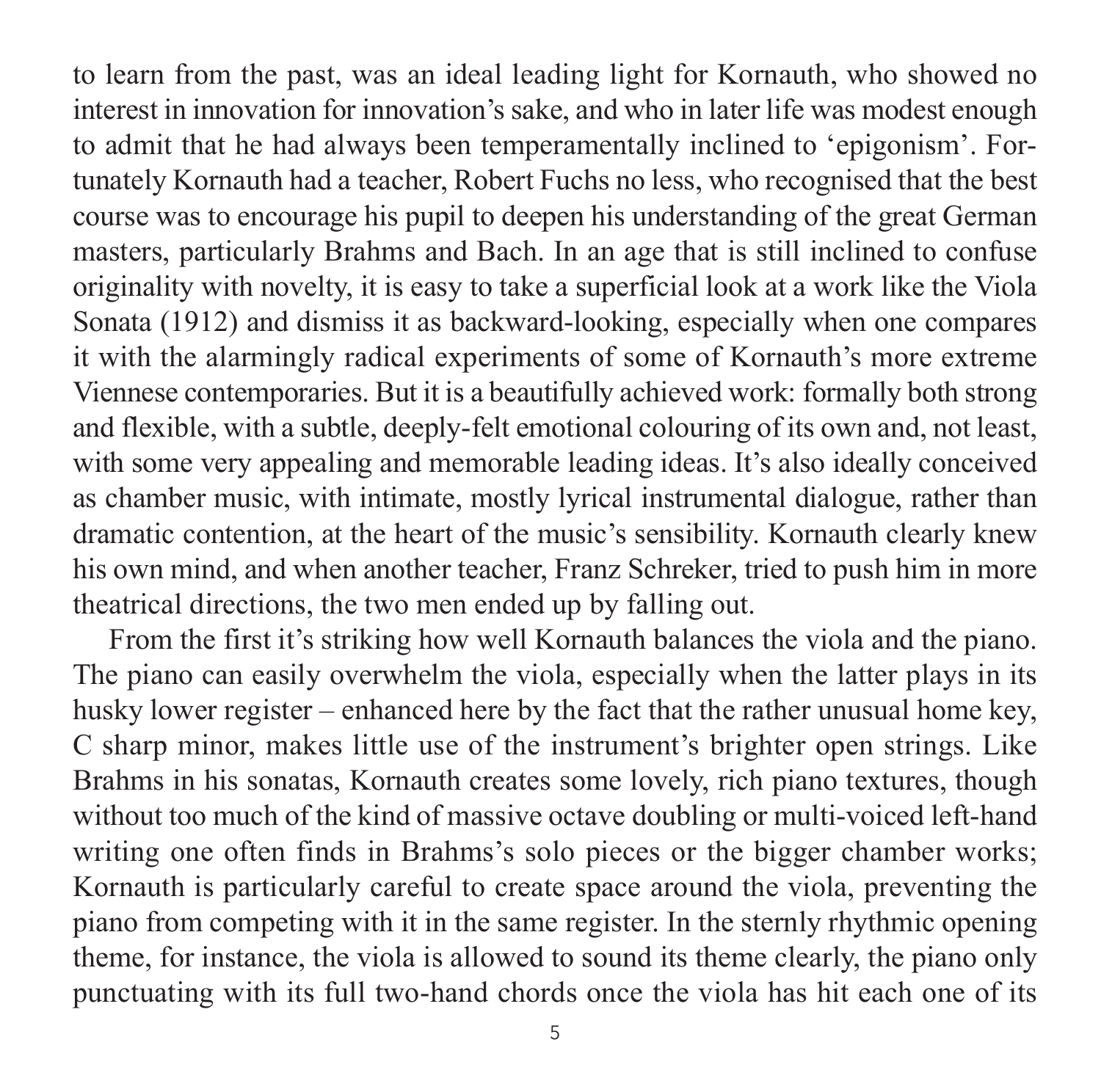notes. After the delicate and pensive second movement (more a slow, wistful dance than a traditional 'slow movement'), the 'wild and stormy' finale may seem at first to be about to pose the same kind of balance problems as the notorious demonic fugal movement that closes Brahms's First Cello Sonata; but again Kornauth cal culates his effects finely, especially at the end, where the piano's two massive final chords sound out above the viola, so that the latter's sustained bass note is clearly audible – the viola remains a strong presence right through to the bravura ending. No wonder the Viola Sonata made such a strong impression at its first performance in 1912, winning its composer an Austrian State Prize the following year.

As well as being a valued pedagogic mentor for Egon Kornauth, **Robert Fuchs** also taught Gustav Mahler, Hugo Wolf, Franz Schmidt, Franz Schreker, Jean Sibe lius, Alexander Zemlinsky and Erich Wolfgang Korngold during his long and very dis tinguished career at the Vienna Conservatory. Modest to a fault about his own com positions, he nevertheless attracted some influential supporters, including the con ductors Arthur Nikisch, Felix Weingartner and Hans Richter, and Johannes Brahms himself, who said of Fuchs, '[He] is such a splendid musician; everything is so fine and so skilful, so charmingly invented, that one is always pleased.' If that sounds like damnation with faint praise, it should be remembered that Brahms was one of the tartest of all critics when it came to judging his fellow composers, and he rarely went to any trouble to disguise his true feelings. If Fuchs composed under Brahms's shadow, it was a shade he both enjoyed and took possession of musically: the **Viola Sonata in D minor** is even more forthrightly Brahmsian than Kornauth's. And if the title of the six *Fantasiestücke* suggests the influence of Schumann, the debt is broadly one of poetically re-envisioned folksiness. Schumann's impish, at times demonic sense of humour, his disconcerting but thrilling lateral thinking when it comes to form, was clearly not for Fuchs.

When it comes to charm, melodic generosity, delicacy, Fuchs has plenty of his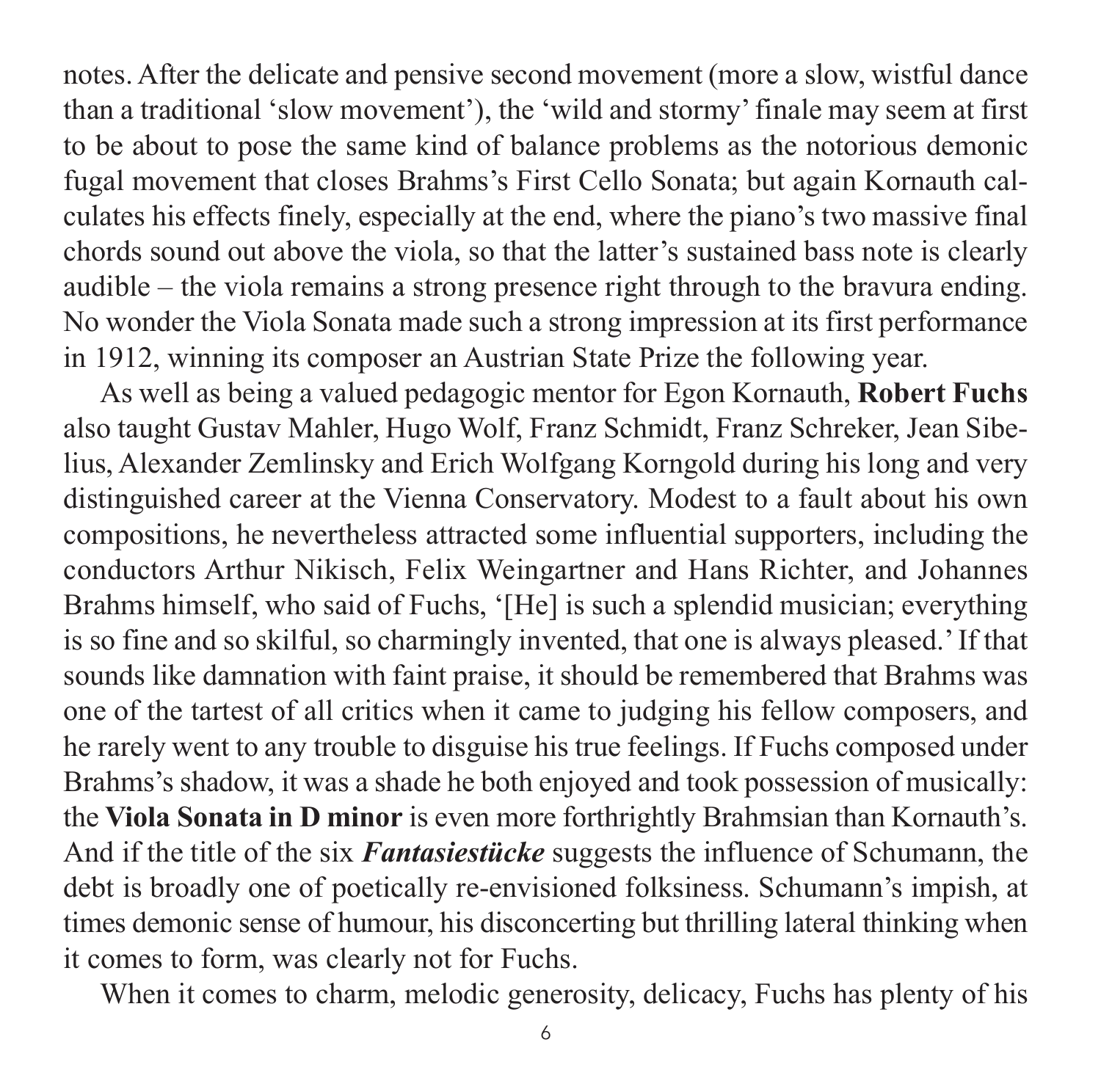own to offer. Although Brahms admired Fuchs's First Symphony, which won its com poser the Beethoven Prize of the Gesellschaft der Musikfreunde in 1886, it was for his chamber music and his gentler orchestral serenades that Fuchs came to be valued most – in fact his nickname in later life was 'Serenaden-Fuchs'. He may mark the first movement of his Viola Sonata (1909) *passionato*, but it is a contained passion, intensity never being allowed to compromise elegance or formal balance. The central movement is a kind of slow minuet, touchingly launched with a gentle 'invitation to the dance' exchange between viola and piano. There's more bravura in the energetic major-key finale, but Fuchs makes sure the viola gets its share of the spotlight. It's hard to believe listening to this music that it was first heard in the same year and the same city as Schoenberg's existentially challenging Second String Quartet, whose première was greeted with hissing, catcalls and threats of physical violence. But now, with the old modernist-conservative polarity itself beginning to look rather antiquated, perhaps we are better able to appreciate Fuchs's Viola Sonata for what it has to offer on its own terms – and that (and not just for viola-players) is plenty.

#### *© Stephen Johnson 2021*

Equally at home on both the violin and viola, **Katharina Kang Litton** has been principal viola of New York City Ballet since 2018. As a violinist, she has performed as soloist with leading in orchestras in Moscow, St Petersburg, Frankfurt, Amster dam, Bergen, Baltimore, Berlin, Cologne, Hamburg, New York and Rio de Janeiro. She has worked with such conductors as Dmitri Kitayenko, Kirill Petrenko, Christoph Altstaedt, Arnold Katz, Alondra de la Parra and Neeme Järvi. As a recitalist and chamber musician, she has collaborated with such artists as Pinchas Zukerman, Mi dori Goto, Hagai Shaham, Viviane Hagner, Elmar Oliviera, Pavel Gililov, Shmuel Ashkenasi, Timothy Eddy, Frans Helmerson, Philip Setzer and the Schumann Quartet.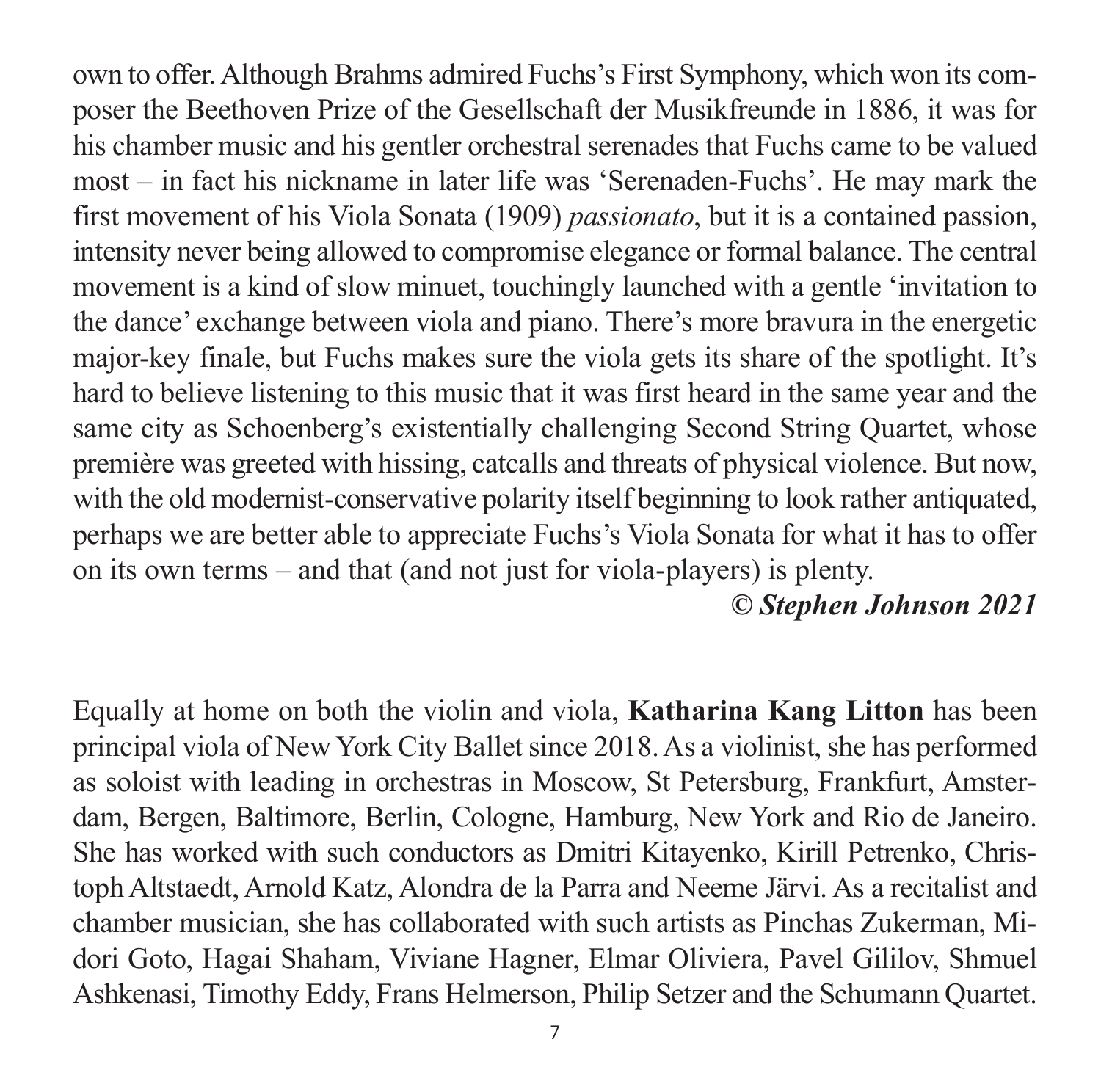Katharina Kang Litton grew up in Germany where she studied at the Robert Schumann Musikhochschule Düsseldorf with Rosa Fain from the age of 9. She received her Bachelor's and Master's degrees at the Manhattan School of Music as a student of Pinchas Zukerman and Patinka Kopec, and gained her artist diploma at the Cleveland Institute of Music as a student of Jaime Laredo. She enjoys per forming at international summer music festivals and has taken part in world premières of music by Nico Muhly, Dennis Bell and Ambrose Akinmusire.

Born in New York City, **Andrew Litton** earned both Bachelor's and Master's degrees from the Juilliard School in piano and conducting. He is music director of the New York City Ballet, principal guest conductor of the Singapore Symphony Orchestra and holds laureate positions with the Bournemouth Symphony Orchestra and the Bergen Philharmonic Orchestra. Other honours include the Norwegian Royal Order of Merit, Yale's Sanford Medal, the Elgar Society Medal and an honorary doctorate from the University of Bournemouth. Litton regularly guest conducts leading orchestras around the globe. An avid opera conductor, he has led major companies such as the Metropolitan Opera, Royal Opera House, Covent Garden and Deutsche Oper Berlin. He also often conducts semi-staged opera programmes with symphony orchestras.

An extensive and wide-ranging discography numbers more than 135 recordings, which have garnered America's Grammy Award, France's Diapason d'Or and other honours. Andrew Litton often performs as a piano soloist, conducting from the keyboard. In 2014 he released his first solo piano album, 'A Tribute to Oscar Peter son', testimony to his passion for jazz. The present disc is his 24th release on the BIS label.

*<https://andrewlitton.com>*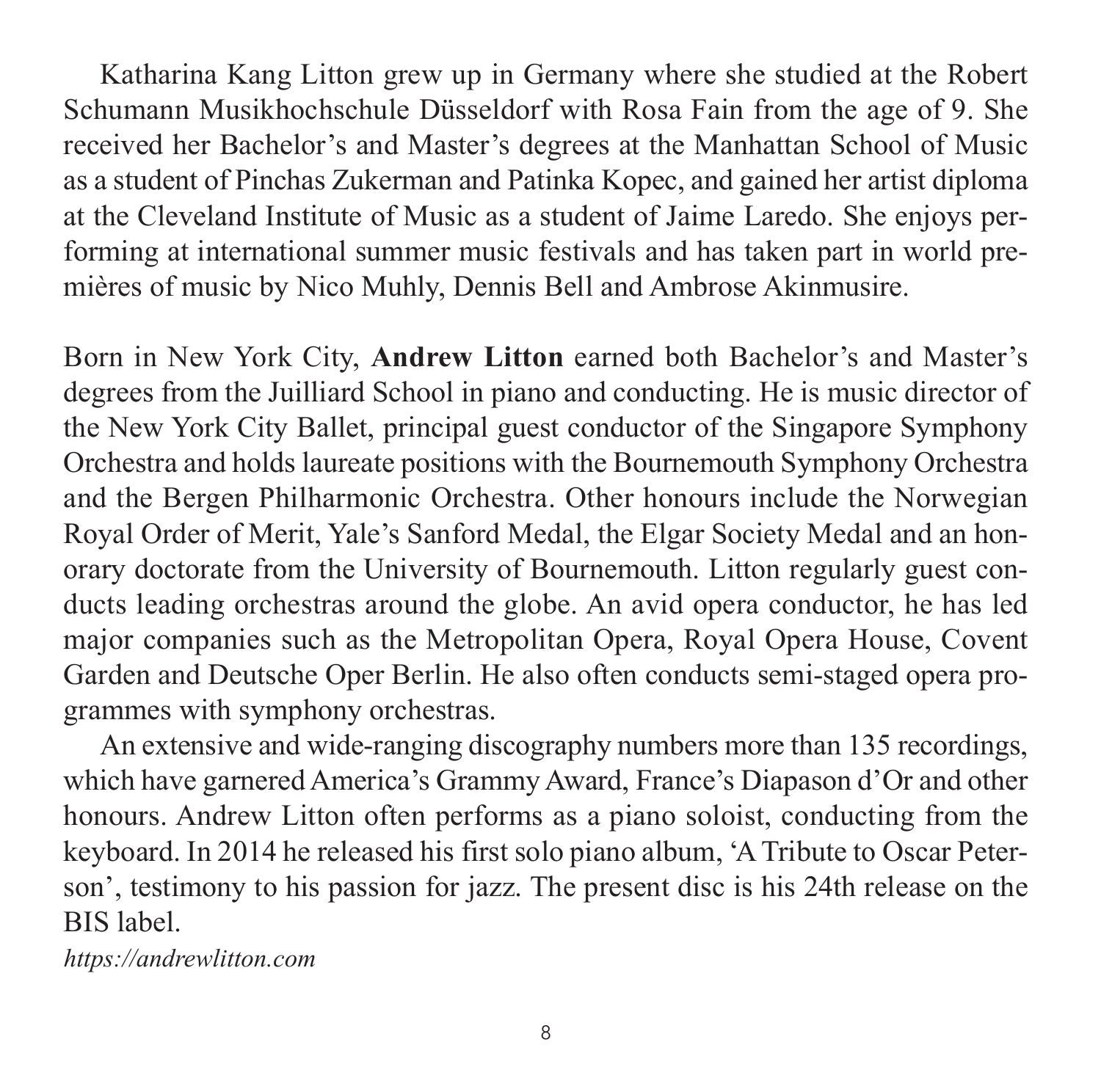# **Ein Pandemie-Projekt**

Unmöglich hätten Katharina und ich vorhersehen können, dass unser Konzert am 5. März 2020 in Singapur (sie gastierte als Konzertmeisterin beim Singapore Sym phony Orchestra, ich dirigierte) unser letztes in diesem Jahr sein würde. Nach unserer Rückkehr nach New York begann die Realität der Pandemie, und alle unsere bevorstehenden Konzerte wurden abgesagt. Einige Wochen später schlug Katharina eines Tages vor, wir sollten Violinsonaten üben und durchspielen. Dies war ein will kommener Zeitvertreib und ein dringend benötigtes Ventil für unser musikalisches Ausdrucksbedürfnis; bald begannen wir mit Repertoire für Bratsche und Klavier. Nach den einschlägigen Werken von Brahms und Schumann schlug mein alter Freund, der Cellist Mats Lidström, vor, unseren Horizont zu erweitern und uns mit Robert Fuchs und Egon Kornauth zu beschäftigen. Wir begannen, die fast vergessenen Stücke durchzusehen, die wir hier eingespielt haben, waren sofort er griffen von ihrer Schönheit und ihrem unverdienten Schattendasein und wagten bald darauf eine Reise nach London. Nachdem wir die obligatorische 14-tägige Quarantäne hinter uns gebracht hatten, kamen wir in der Henry Wood Hall an, um dieses Album aufzunehmen, und damit war das Litton Duo geboren. (Dies sollte sich als die erste von zwei Geburten herausstellen, die wir im Jahr 2020 erlebten: Zwei Monate später wurde unsere Tochter Anastasia geboren). Das letzte Stück auf diesem Album ist ein Hochzeitsgeschenk unseres Freundes Stephen Hough – ein wunderbares Arrangement von *Arirang*, dem traditionellen koreanischen Volkslied. *Andrew Litton*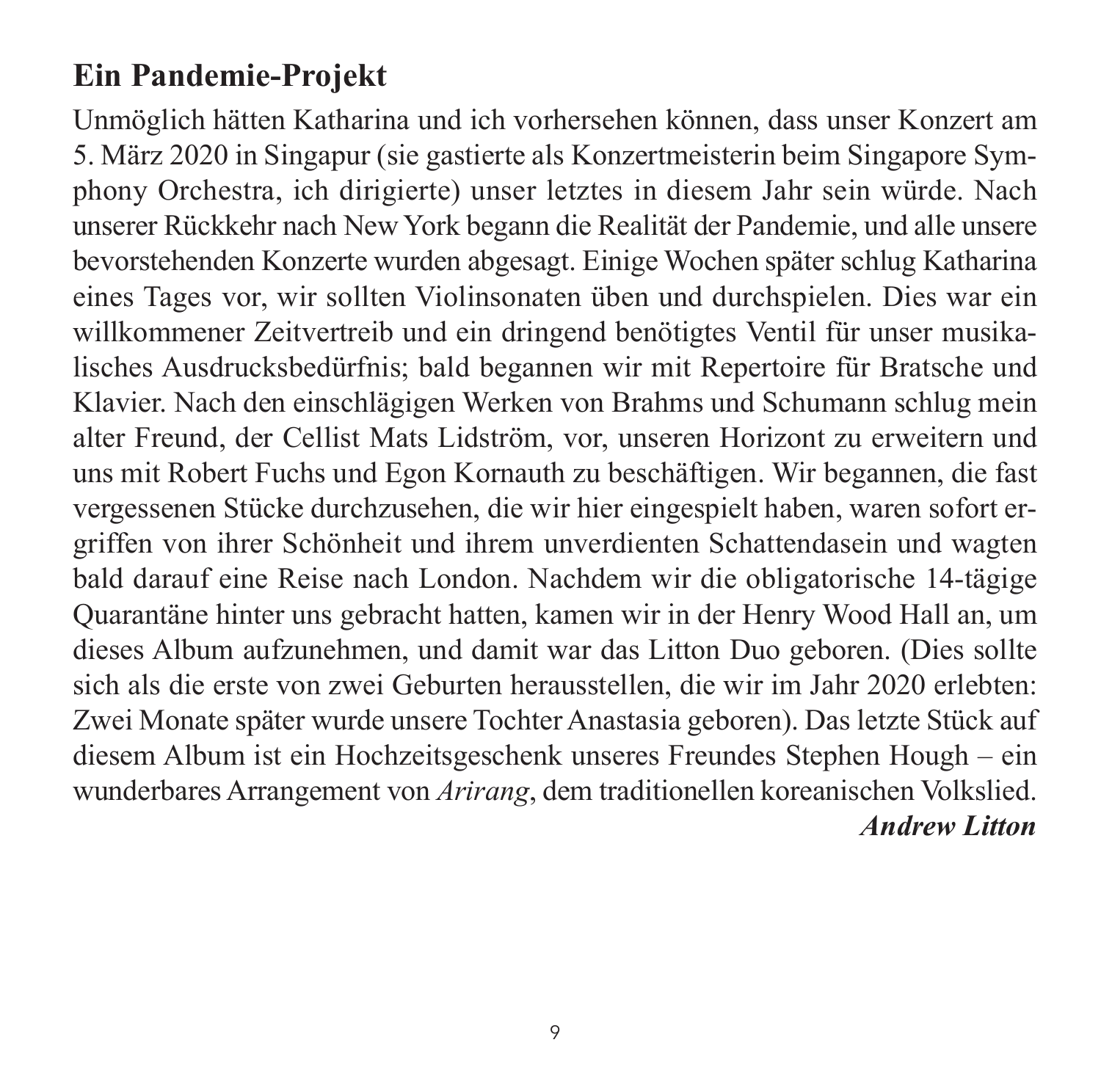Erst im Laufe des 20. Jahrhunderts wurde die Vormachtstellung der Violine<br>als virtuose Konzertsolistin von anderen Mitgliedern der orchestralen<br>Streicherfamilie in Frage gestellt. Star-Cellistinnen und -Cellisten mögen<br>heu als virtuose Konzertsolistin von anderen Mitgliedern der orchestralen Streicherfamilie in Frage gestellt. Star-Cellistinnen und -Cellisten mögen heutigen Konzertbesuchern eine Selbstverständlichkeit sein, doch zumindest bis zum Ausbruch des Ersten Weltkriegs wäre der Versuch, eine Karriere als Solocellist zu verfolgen, ohne die Sicherheit eines Orchester- oder Lehrpostens oder die Zugehörigkeit zu einem Streichquartett, auf die man sich stützen konnte, finanziell selbst mörderisch gewesen. Was die Bratsche betrifft, so wurde sie als Solistin kaum in Betracht gezogen. Auch in Orchesterwerken waren bedeutende Bratschensoli selten, und selbst in Streichquartetten herrschte das Vorurteil, dass Bratschisten in Wirklichkeit gescheiterte Violinisten seien. Doch es gab eine wachsende Zahl von Amateurmusikern, die nach Sololiteratur Ausschau hielten. Meistens mussten sie sich mit Bearbeitungen begnügen oder mit so kostbaren Raritäten wie Schumanns *Märchenbildern* für Bratsche und Klavier. Ein großer Durchbruch für repertoirehungrige Bratschisten aber ereignete sich 1895, als Brahms seine beiden Klarinetten sonaten in alternativen Fassungen für Violine oder Bratsche und Klavier vorlegte – beide mit beträchtlichen Überarbeitungen, um sie den jeweiligen Instru menten anzupassen. Während sich die Violinfassungen nie durchgesetzt haben (es gibt schon genug guten Brahms für Violine und Klavier), erfreuten sich die Brat schen bearbeitungen rasch großer Beliebtheit: Sie sind nicht nur maßge schneidert, sondern verändern auch den klanglichen und emotionalen Charakter der Musik.

Alle drei Werke dieses Albums sind offenkundig im Schatten dieser beiden bahn brechenden "Bratschensonaten" von Brahms entstanden. Egon Kornauth folgte Brahms sogar darin, seine **Sonate cis-moll** in einer alternativen Fassung für Klari nette zu veröffentlichen. In erster Linie handelt es sich jedoch um eine Bratschen sonate, die von jenem tiefen Verständnis für das Instrument zeugt, das man von einem versierten Streichquartettisten erwarten darf. (In seiner Jugend war Kornauth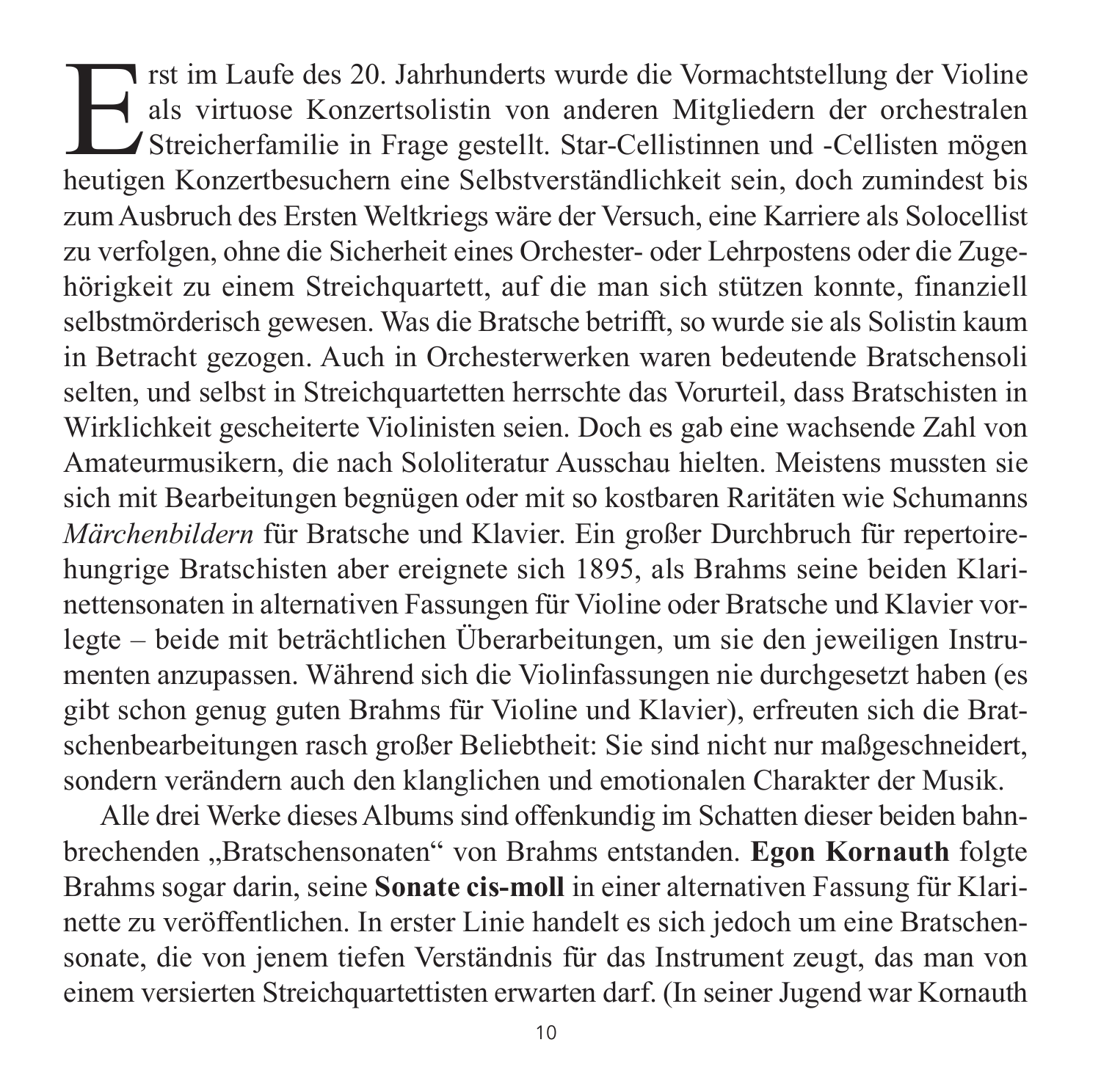als trefflicher Cellist daran gewöhnt, neben Bratschisten zu sitzen und an ihren Triumphen und Beschwernissen teilzuhaben.) Brahms mit seiner konservativen "klassisch-romantischen" Ästhetik und seiner unbeirrbaren Entschlossenheit, von der Vergangenheit zu lernen, war ein ideales Vorbild für Kornauth, der kein Interesse an Neuerungen um der Neuerungen willen zeigte und im späteren Leben be scheiden genug war zuzugeben, dass sein Temperament ihn zum "Epigonentum" bestimmt hatte. Glücklicherweise hatte Kornauth einen Lehrer – keinen geringeren als Robert Fuchs –, der erkannte, dass es das Beste war, seinen Schüler zu ermu tigen, das Verständnis für die großen deutschen Meister, insbesondere Brahms und Bach, zu vertiefen. In einem Zeitalter, das immer noch dazu neigt, Originalität mit Neuheit zu verwechseln, ist es leicht, ein Werk wie die Bratschensonate (1912) leicht fertig als rückwärtsgewandt abzutun, besonders wenn man es mit den ver schüchternd radikalen Experimenten einiger von Kornauths extremeren Wiener Zeitgenossen vergleicht. Aber es ist ein rundum gelungenes Werk: formal so kraftvoll wie gewandt, mit einer subtilen, tief empfundenen emotionalen Färbung und nicht zuletzt mit einigen reizvollen, einprägsamen Hauptgedanken. Auch ist es ideal konzipierte Kammermusik in deren Zentrum intime, meist lyrische Dialoge stehen, keine dramatischen Dispute. Kornauth wusste offenbar genau, was er wollte; als ein anderer Lehrer, Franz Schreker, ihn in theatralischere Richtungen zu drängen suchte, kam es zum Zerwürfnis zwischen den beiden.

Von Anfang an fällt auf, wie geschickt Kornauth Bratsche und Klavier ausbalanciert. Das Klavier kann die Bratsche leicht übertönen, vor allem, wenn letztere in ihrem heiseren tiefen Register spielt; hinzu kommt hier, dass die eher ungewöhn liche Grundtonart cis-moll die helleren, leeren Saiten des Instruments kaum nutzt. Wie Brahms in seinen Sonaten schreibt auch Kornauth einen herrlichen, vollen Klaviersatz, ohne freilich die wuchtigen Oktaven oder die Vielstimmigkeit der linken Hand, die man in Brahms' Solostücken oder den größeren Kammermusik -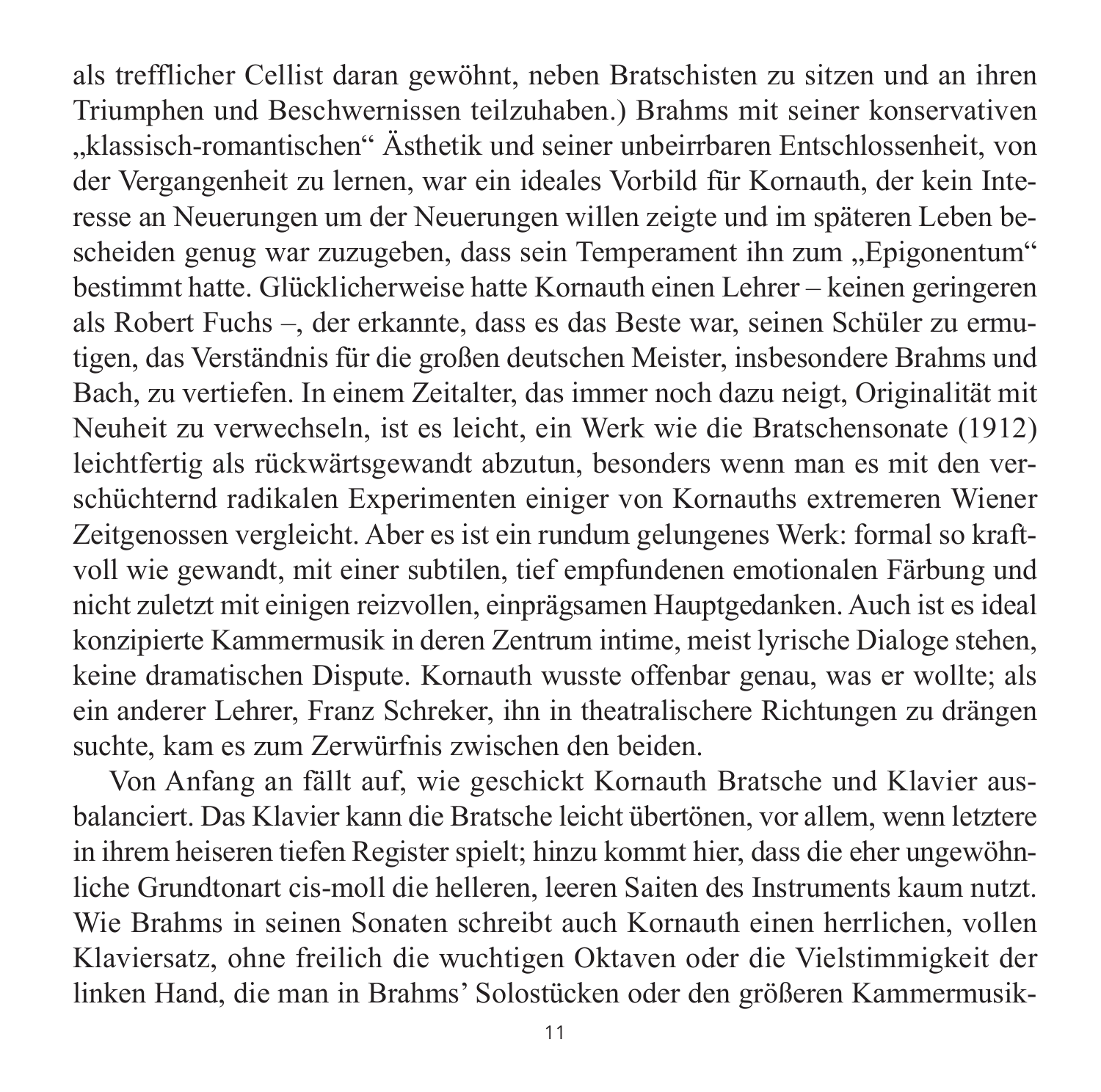werken oft findet, allzusehr zu bemühen; insbesondere ist er darauf bedacht, die Bratsche mit einem Raum zu umgeben, der verhindert, dass das Klavier ihr das Register streitig macht. Im streng rhythmischen Eingangsthema etwa kann die Bratsche ihr Thema in aller Deutlichkeit vorstellen – das Klavier setzt seine Akzente mit vollen, beidhändigen Akkorden erst dann, wenn die Bratsche jeden ihrer Töne gespielt hat. Nach dem zarten, nachdenklichen zweiten Satz (mehr langsam-wehmütiger Tanz als herkömmlicher "langsamer Satz") scheint das Finale ("Wild und stürmisch") zunächst die gleichen Fragen der Balance aufzuwerfen wie das berüchtigte dämonische Fugenfinale aus Brahms' Erster Cellosonate; doch auch hier kal kuliert Kornauth seine Effekte sensibel, besonders am Ende, wo die beiden massiven Schlussakkorde des Klaviers über der Bratsche erklingen, so dass deren liegender Basston deutlich zu vernehmen ist – die Bratsche bleibt bis zum bravourösen Schluss höchst präsent. Kein Wunder, dass die Bratschensonate bei ihrer Uraufführung 1912 einen so starken Eindruck hinterließ, dass sie ihrem Komponisten im Folgejahr den Österreichischen Staatspreis einbrachte.

**Robert Fuchs** wurde nicht nur von Egon Kornauth als pädagogischer Mentor geschätzt, sondern unterrichtete im Laufe seiner langen und prägenden Tätigkeit am Wiener Konservatorium auch Gustav Mahler, Hugo Wolf, Franz Schmidt, Franz Schreker, Jean Sibelius, Alexander Zemlinsky und Erich Wolfgang Korngold. Von größter Bescheidenheit in Bezug auf seine eigenen Kompositionen, wurde ihm doch einflussreiche Unterstützung zuteil, u.a. von den Dirigenten Arthur Nikisch, Felix Weingartner und Hans Richter sowie von Johannes Brahms selbst, der über Fuchs sagte: "[Er] ist ein famoser Musiker, alles ist so fein und so gewandt, so reizvoll erfunden! Man hat immer seine Freude daran!" Wer das für ein eher halbherziges Lob hält, sollte bedenken, dass Brahms einer der schärfsten Kritiker war, wenn es darum ging, Komponistenkollegen zu beurteilen, und selten machte er sich die Mühe, seine wahren Gefühle zu verbergen. Wenn Fuchs im Schatten von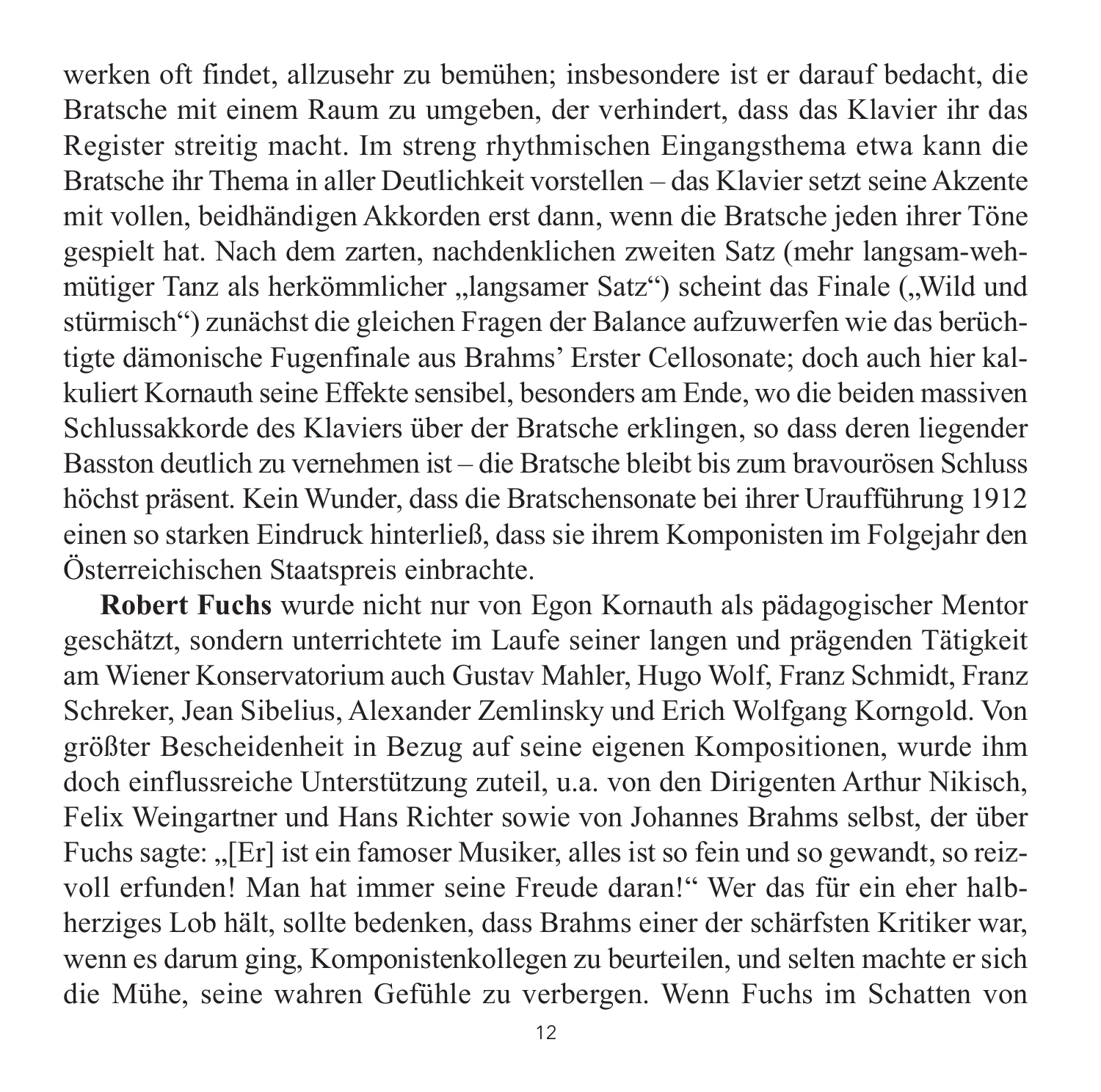Brahms komponierte, so war dies ein Schatten, den er sowohl genoss als auch musi kalisch in Beschlag nahm: Seine **Bratschensonate d-moll** steht Brahms sogar noch näher als die von Kornauth. Und wenn die sechs *Fantasiestücke* mit ihrem Titel den Einfluss Schumanns andeuten, so bezieht sich das im weitesten Sinne auf eine poetisch gedeutete Volkstümlichkeit. Schumanns schelmischer, mitunter dämonischer Humor, seine irritierende, aber unwiderstehliche Eigenwilligkeit in formalen Dingen war Fuchsens Sache nicht..

Geht es um Charme, Melodienreichtum und Delikatesse, dann hat Fuchs viel Eigenes zu bieten. Brahms bewunderte Fuchs' Erste Symphonie, für die der Kom ponist 1886 den Beethoven-Preis der Gesellschaft der Musikfreunde erhielt, doch schätzte man ihn vor allem für seine Kammermusik und seine liebenswürdigen Orchesterserenaden – nicht von ungefähr nannte man ihn später den "Serenaden-Fuchs". Wenn er den ersten Satz seiner Bratschensonate (1909) mit *passionato* überschreibt, dann meint dies eine kontrollierte Leidenschaft, deren Intensität nie mals die Eleganz oder das formale Gleichgewicht beeinträchtigen darf. Der Mittel satz ist eine Art langsames Menuett, berührend eingeleitet mit einer sanften "Aufforderung zum Tanz" zwischen Bratsche und Klavier. Das energische Dur-Finale fährt mehr Bravour auf, wobei Fuchs sicherstellt, dass die Bratsche nicht aus dem Blickfeld gerät. Wer diese Musik hört, mag kaum glauben, dass sie im selben Jahr und in derselben Stadt uraufgeführt wurde wie Schönbergs existenziell bewegendes Zweites Streichquartett, dessen Premiere mit Zischlauten, Buhrufen und der Androhung körperlicher Gewalt quittiert wurde. Heute aber, wo die alther gebrachte Polarität modern/konservativ ihrerseits ziemlich antiquiert erscheint, können wir Fuchs' Bratschensonate vielleicht besser für das schätzen, was sie unter ihren eigenen Voraussetzungen zu bieten hat – und das ist (nicht nur für Bratschisten) reichlich.

### *© Stephen Johnson 2021*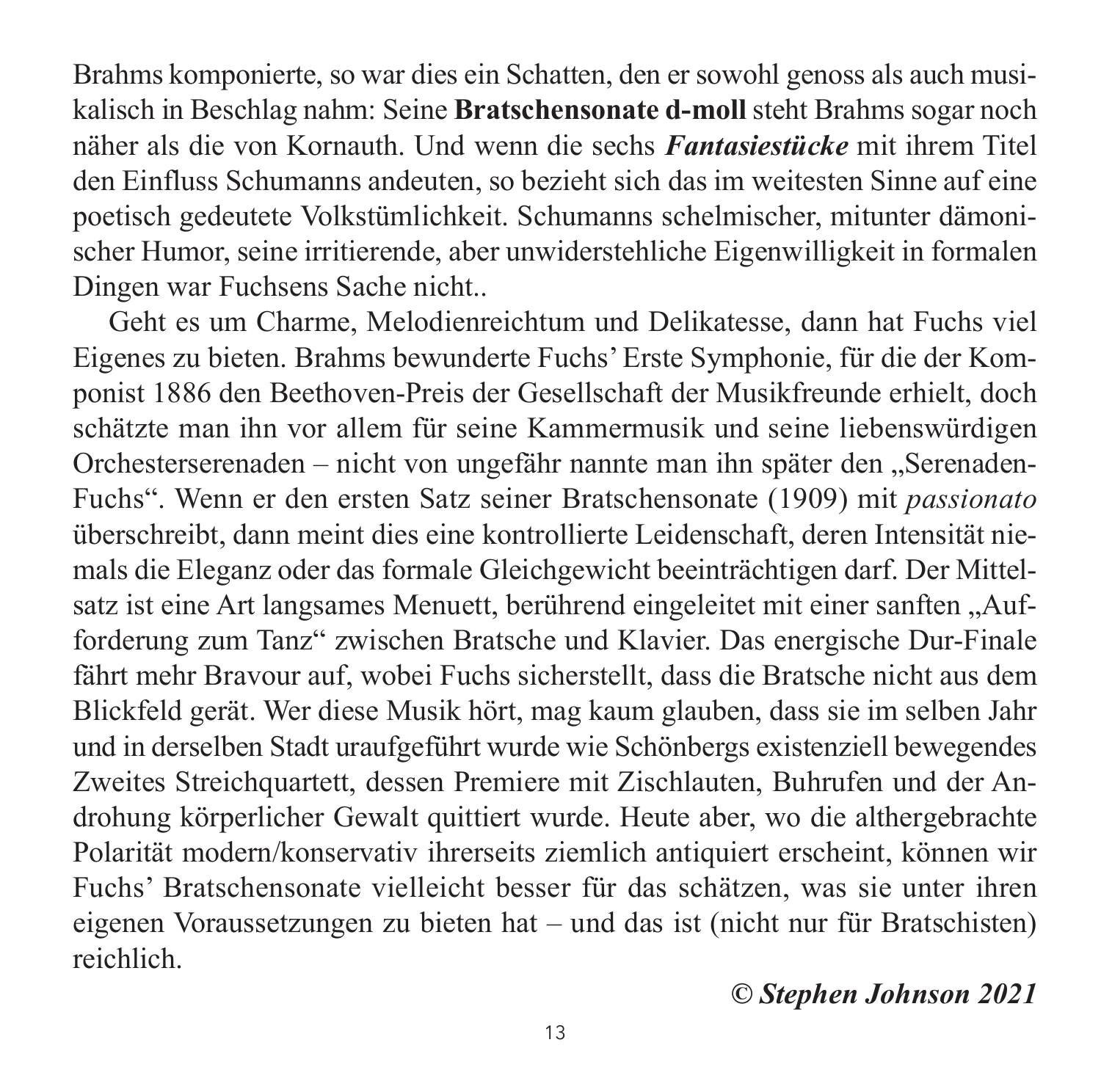**Katharina Kang Litton**, auf der Violine ebenso heimisch wie auf der Bratsche, ist seit 2018 Solo-Bratschistin des New York City Ballet. Als dirigierende Violinsolistin ist sie mit führenden Orchestern in Moskau, St. Petersburg, Frankfurt, Amsterdam, Bergen, Baltimore, Berlin, Köln, Hamburg, New York und Rio de Janeiro aufgetreten. Sie hat mit Dirigenten wie Dmitri Kitajenko, Kirill Petrenko, Christoph Altstaedt, Arnold Katz, Alondra de la Parra und Neeme Järvi zusammen gearbeitet. Als Rezitalistin und Kammermusikerin spielt sie mit Künstlern wie Pinchas Zukerman, Midori Goto, Hagai Shaham, Viviane Hagner, Elmar Oliviera, Pavel Gililov, Shmuel Ashkenasi, Timothy Eddy, Frans Helmerson, Philip Setzer und dem Schumann Quartett.

Katharina Kang Litton wuchs in Deutschland auf, wo sie seit ihrem 9. Lebens jahr an der Robert-Schumann-Musikhochschule Düsseldorf bei Rosa Fain studierte. Ihre Bachelor- und Master-Abschlüsse erhielt sie an der Manhattan School of Music als Schülerin von Pinchas Zukerman und Patinka Kopec, ihr Künstlerdiplom erwarb sie am Cleveland Institute of Music als Schülerin von Jaime Laredo. Sie gastiert mit großem Vergnügen bei internationalen Sommerfestivals und hat an Uraufführungen von Musik von Nico Muhly, Dennis Bell und Ambrose Akinmusire mit gewirkt.

**Andrew Litton**, in New York City geboren, absolvierte Bachelor- und Master studien gänge in Klavier und Dirigieren an der Juilliard School. Er ist Musikalischer Leiter des New York City Ballet, Erster Gastdirigent des Singapore Symphony Orchestra und Ehrendirigent des Bournemouth Symphony Orchestra und des Bergen Philharmonic Orchestra. Er wurde mit dem Königlich Norwegischen Ver dienstorden, der Sanford-Medaille der Yale School of Music, der Medaille der Elgar Society und der Ehrendoktorwürde der University of Bournemouth ausgezeichnet. Litton gastiert regelmäßig bei führenden Orchestern in der ganzen Welt. Als be -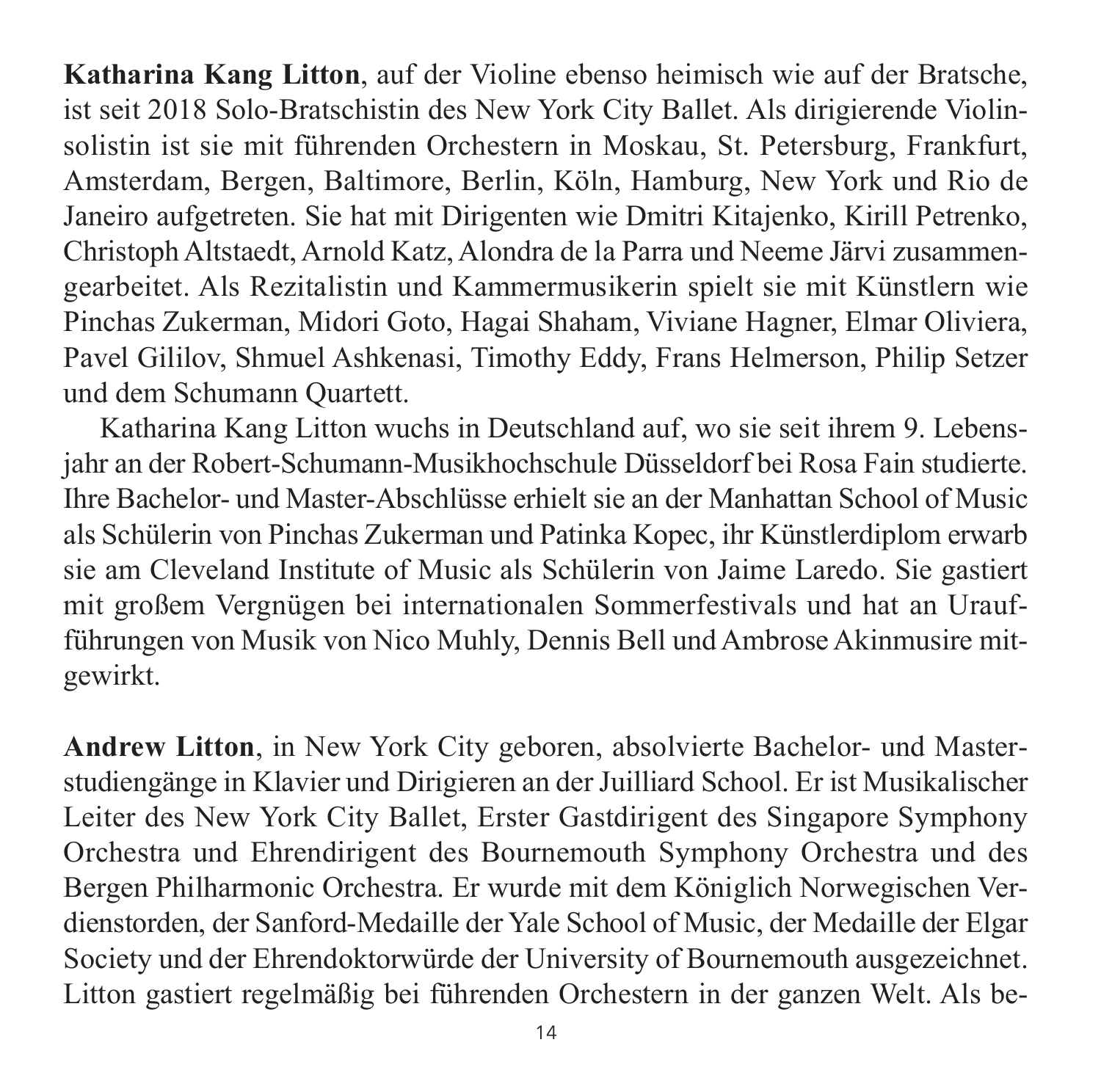geisterter Operndirigent hat er große Ensembles wie die Metropolitan Opera, das Royal Opera House, Covent Garden und die Deutsche Oper Berlin geleitet; darüber hinaus dirigiert er oft halbszenische Opernaufführungen mit Symphonieorchestern.

Seine umfangreiche und breit gefächerte Diskographie umfasst mehr als 135 Ein spielungen, die mit dem Grammy Award (USA), dem Diapason d'Or (Frank reich) und anderen Auszeichnungen bedacht wurden. Andrew Litton tritt häufig als dirigierender Klaviersolist auf. Im Jahr 2014 veröffentlichte er sein erstes Klavier-Soloalbum ("A Tribute to Oscar Peterson"), das von seiner Jazz-Leidenschaft zeugt. Die vorliegende Einspielung ist sein vierundzwanzigstes Album für BIS. *<https://andrewlitton.com>*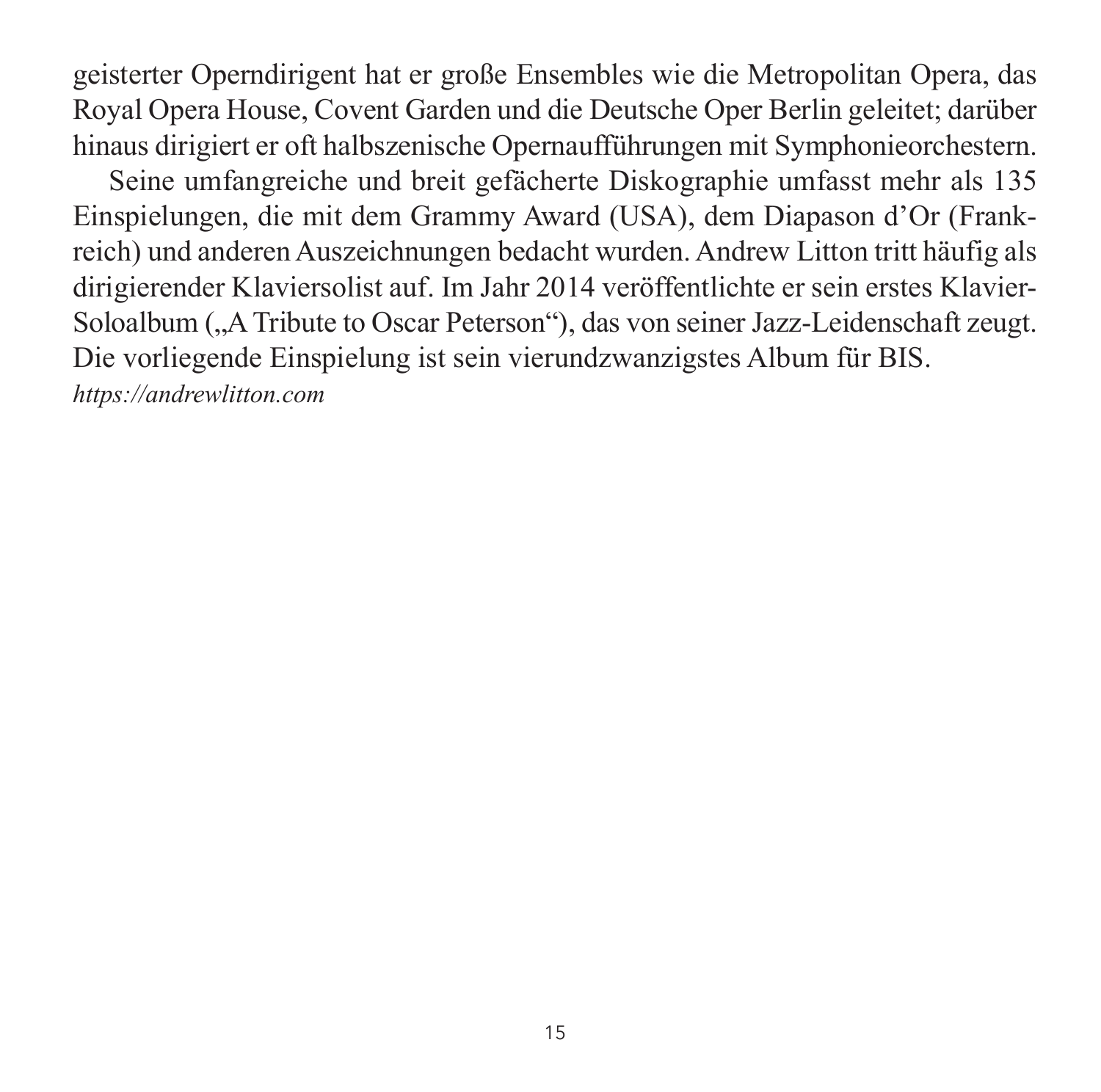# **Un projet pandémique**

Katharina et moi n'aurions jamais pu prévoir que notre dernier concert en 2020 aurait lieu le 5 mars à Singapour (elle était violon solo invitée de l'Orchestre sym phonique de Singapour et j'étais au pupitre). À notre retour à New York, la réalité de la pandémie s'est imposée et tous nos concerts prévus ont été annulés. Quelques semaines plus tard, Katharina a suggéré que nous étudiions et jouions des sonates pour violon. Cela nous a heureusement tenu occupés pendant un certain temps en plus de nous procurer un exutoire bien nécessaire à notre expression musicale et nous avons rapidement abordé le répertoire pour alto et piano. Après les incontournables Brahms et Schumann, mon vieil ami, le violoncelliste Mats Lidström, nous a suggéré d'élargir nos horizons et de regarder du côté de Robert Fuchs et d'Egon Kornauth. Nous avons commencé à lire les pièces quasiment tombées dans l'oubli qui apparaissent sur cet enregistrement et avons été immédiatement frappés par leur beauté et le fait qu'elles étaient injustement négligées. Peu de temps après, nous nous sommes risqués à un voyage à Londres. Après avoir subi la quarantaine obligatoire de 14 jours, nous nous sommes rendus au Henry Wood Hall pour l'enre gis tre ment de cet album et c'est ainsi que le Litton Duo est né. Cela s'est avéré la première des deux naissances que nous avons connues en 2020 : notre fille Anastasia est née deux mois plus tard. Le dernier morceau de ce récital est un cadeau de mariage de notre ami Stephen Hough. Il s'agit d'un ravissant arrange ment d'*Arirang*, une chanson folklorique traditionnelle coréenne.

*Andrew Litton*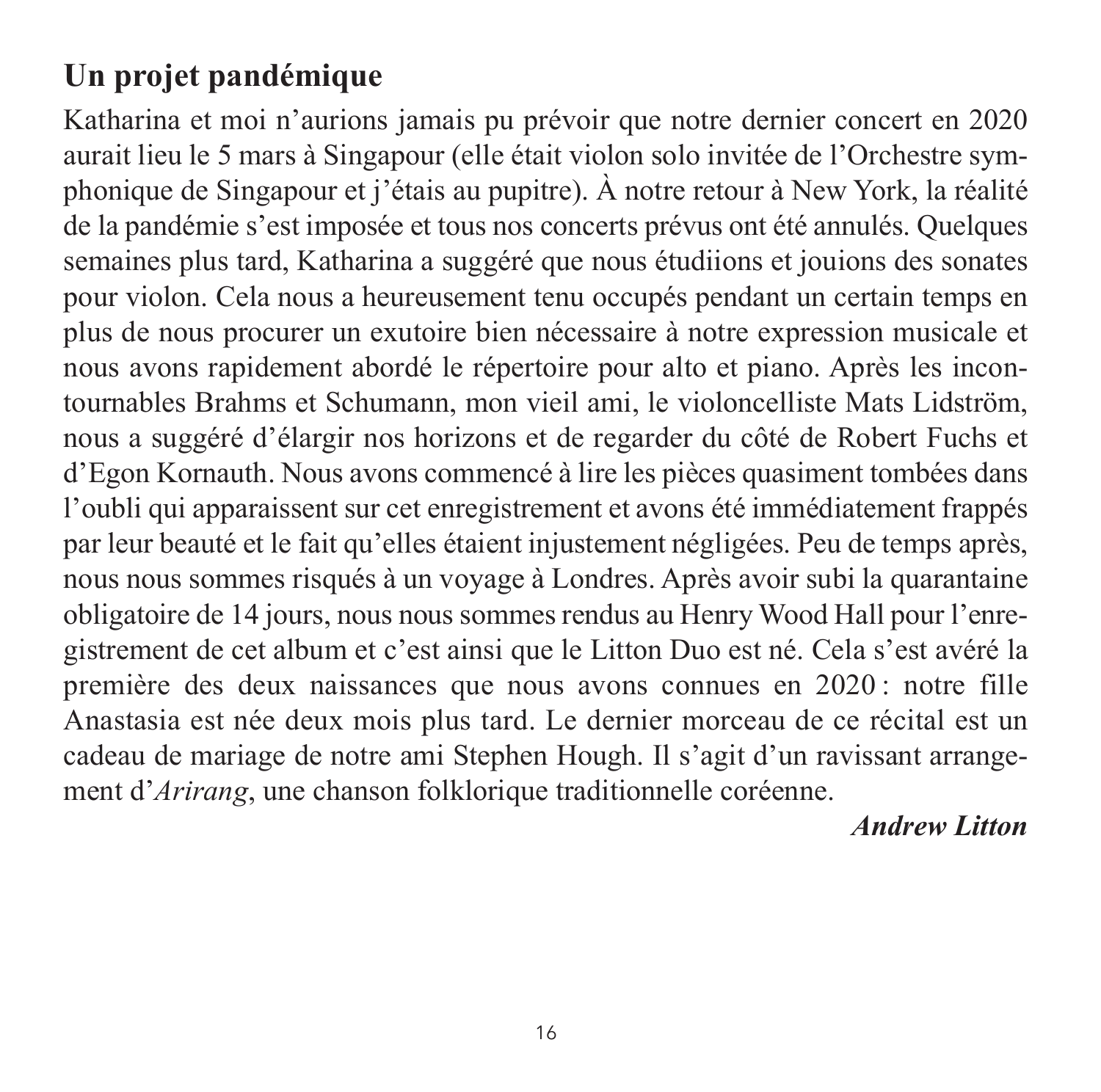e n'est que bien après le début du vingtième siècle que le triomphe du violon<br>en tant que soliste virtuose au concert a commencé à être remis en question<br>par les autres membres de la famille des cordes. Les violoncellistes en tant que soliste virtuose au concert a commencé à être remis en question par les autres membres de la famille des cordes. Les violoncellistes vedettes sont assurément connus des mélomanes d'aujourd'hui mais, pratiquement jusqu'au début de la Première Guerre mondiale, tenter de poursuivre une carrière de violoncelliste solo, sans la sécurité d'un poste au sein d'un orchestre, d'un quatuor à cordes ou d'une institution d'enseignement aurait été un suicide financier. Quant à l'alto, il n'était pas vraiment considéré comme un instrument soliste. Même dans les œuvres pour orchestre, les solos d'alto importants sont rares pendant que dans les quatuors à cordes, le préjugé selon lequel les altistes sont en réalité des violonistes ratés a longtemps prévalu. Mais il se trouvait de plus en plus d'amateurs dési reux de jouer de la musique solo. Ils devaient la plupart du temps se contenter d'arrangements ou de précieuses raretés comme les *Märchenbilder* (« Histoires de contes de fées ») de Schumann pour alto et piano. Mais une grande avancée pour les altistes avides de répertoire a eu lieu en 1895 alors que Brahms a publié ses deux sonates pour clarinette dans des versions pour violon et alto. Ces versions alternatives ont nécessité un certain degré de « recomposition » afin de les adapter aux instruments auxquels elles se destinaient. Les versions pour violon n'ont jamais été adoptées (du reste, Brahms a produit suffisamment d'œuvres substan tielles pour violon et piano), mais les arrangements pour alto ont rapidement gagné en popularité. Elles conviennent non seulement magnifiquement à cet instrument, mais elles modifient également tant la couleur instrumentale que le carac tère émotionnel de la musique.

Les trois œuvres que l'on retrouve ici ont clairement été composées dans l'ombre de ces deux « sonates pour alto » de Brahms. En fait, **Egon Kornauth** est allé jusqu'à suivre Brahms en publiant sa **Sonate en ut dièse mineur** avec une version alternative pour clarinette. Il s'agit toutefois d'une véritable sonate pour alto qui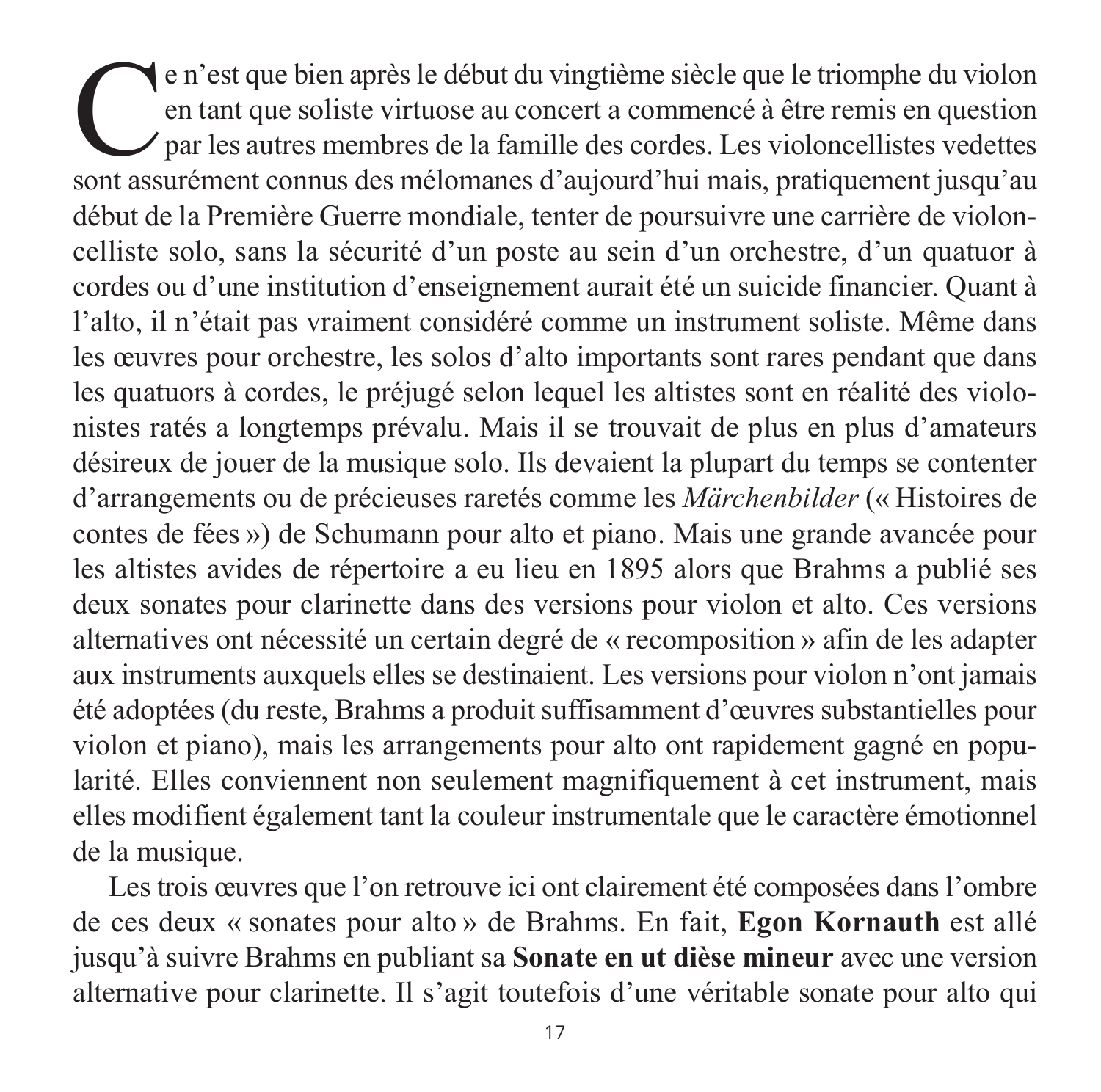témoigne d'une compréhension de l'instrument à laquelle on peut s'attendre d'un musicien de quatuor à cordes accompli. Dans sa jeunesse, Kornauth, un excellent violoncelliste, eut maintes fois l'occasion de s'asseoir à côté d'altistes et de partager leurs triomphes et leurs tribulations. Brahms, avec son esthétique « classique-romantique » conservatrice et sa détermination, tout au long de sa carrière, à tirer des leçons du passé, constituait un phare idéal pour Kornauth qui ne manifestait aucun intérêt pour « l'innovation pour l'innovation » et qui, plus tard, fut modeste au point de reconnaître qu'il avait toujours eu un tempérament de « suiveur ». Kornauth eut heureusement un professeur, Robert Fuchs, qui reconnut que la meilleure solution était d'encourager son élève à approfondir sa compréhension des grands maîtres allemands, notamment Brahms et Bach. À une époque où l'on a encore tendance à confondre originalité et nouveauté, il est facile de jeter un regard superficiel sur une œuvre comme la Sonate pour alto de 1912 et de la considérer comme rétrograde, surtout en comparaison des expériences étonnamment extrêmes de certains des contemporains viennois les plus radicaux de Kornauth. Mais il s'agit d'une œuvre admirablement conçue : formellement, elle est à la fois forte et souple, possède une teinte émotionnelle subtile et profonde qui lui est propre et, surtout, ren ferme des idées importantes très attrayantes et marquantes. Elle est aussi idéalement conçue en tant que musique de chambre au dialogue instrumental intime, le plus souvent lyrique, plutôt que comme un conflit dramatique, au cœur de la sensibilité de la musique. Kornauth se connaissait manifestement bien et lorsqu'un autre de ses professeurs, Franz Schreker, essaya de l'engager dans des directions plus théâtrales, les deux finirent par se brouiller.

On est frappé dès le début par la façon dont Kornauth équilibre l'alto et le piano. Ce dernier peut facilement submerger l'alto, surtout lorsque celui-ci joue dans son registre grave et rauque d'autant qu'ici, la tonalité d'ut dièse mineur, plutôt inhabituelle, recourt peu aux cordes à vide plus brillantes de l'instrument. À l'instar de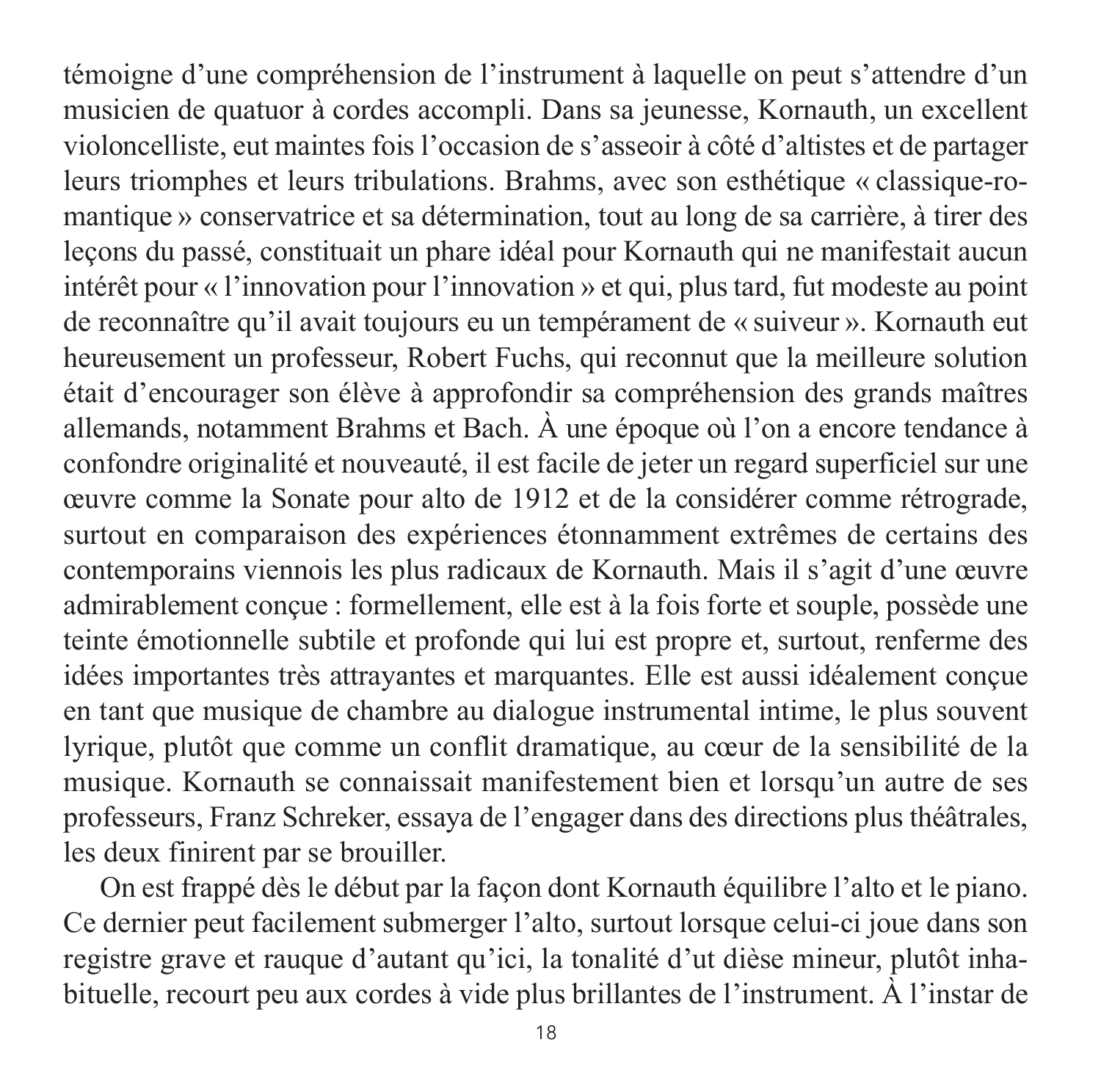Brahms dans ses sonates, Kornauth crée de belles et riches textures de piano sans trop recourir aux massifs redoublements à l'octave ou à l'écriture complexe à la main gauche telle qu'on la retrouve souvent dans les pièces pour piano seul de Brahms ou dans ses grandes œuvres de chambre. Kornauth prend particulièrement soin de réserver un espace autour de l'alto, empêchant le piano de lui faire concurrence dans le même registre. Dans le thème d'ouverture au rythme sévère par exemple, l'alto parvient à faire entendre son thème de manière claire, le piano ne ponctuant avec ses accords joués à deux mains qu'une fois que l'alto a atteint chacune de ses notes. Après le deuxième mouvement délicat et pensif (qui ressemble davantage à une danse lente et nostalgique qu'au mouvement lent traditionnel), le finale « sauvage et orageux » peut sembler, au premier abord, sur le point de poser le même genre de problèmes d'équilibre que le célèbre mouvement fugué démoniaque qui clôt la première sonate pour violoncelle de Brahms. Mais là encore, Kornauth ménage soigneusement ses effets, en particulier vers la fin où les deux accords conclusifs massifs du piano résonnent au-dessus de l'alto, de sorte que la note de basse soutenue de ce dernier est clairement perceptible, maintenant une présence forte jusqu'à la fin virtuose. Il n'est pas étonnant que la Sonate pour alto ait fait une si forte impression à sa création en 1912 et qu'elle ait valu à son com positeur un prix d'État autrichien l'année suivante.

En plus d'avoir été un mentor pédagogique apprécié d'Egon Kornauth, **Robert Fuchs** a également enseigné à Gustav Mahler, Hugo Wolf, Franz Schmidt, Franz Schreker, Jean Sibelius, Alexander von Zemlinsky et Erich Wolfgang Korngold au cours de sa longue et exceptionnelle carrière au Conservatoire de Vienne. Excessive ment modeste en ce qui concerne ses propres compositions, il s'est néanmoins gagné quelques partisans influents dont les chefs d'orchestre Arthur Nikisch, Felix Weingartner et Hans Richter ainsi que Johannes Brahms lui-même qui a dit de Fuchs : « C'est un splendide musicien. Tout y est si fin et si adroit et concu avec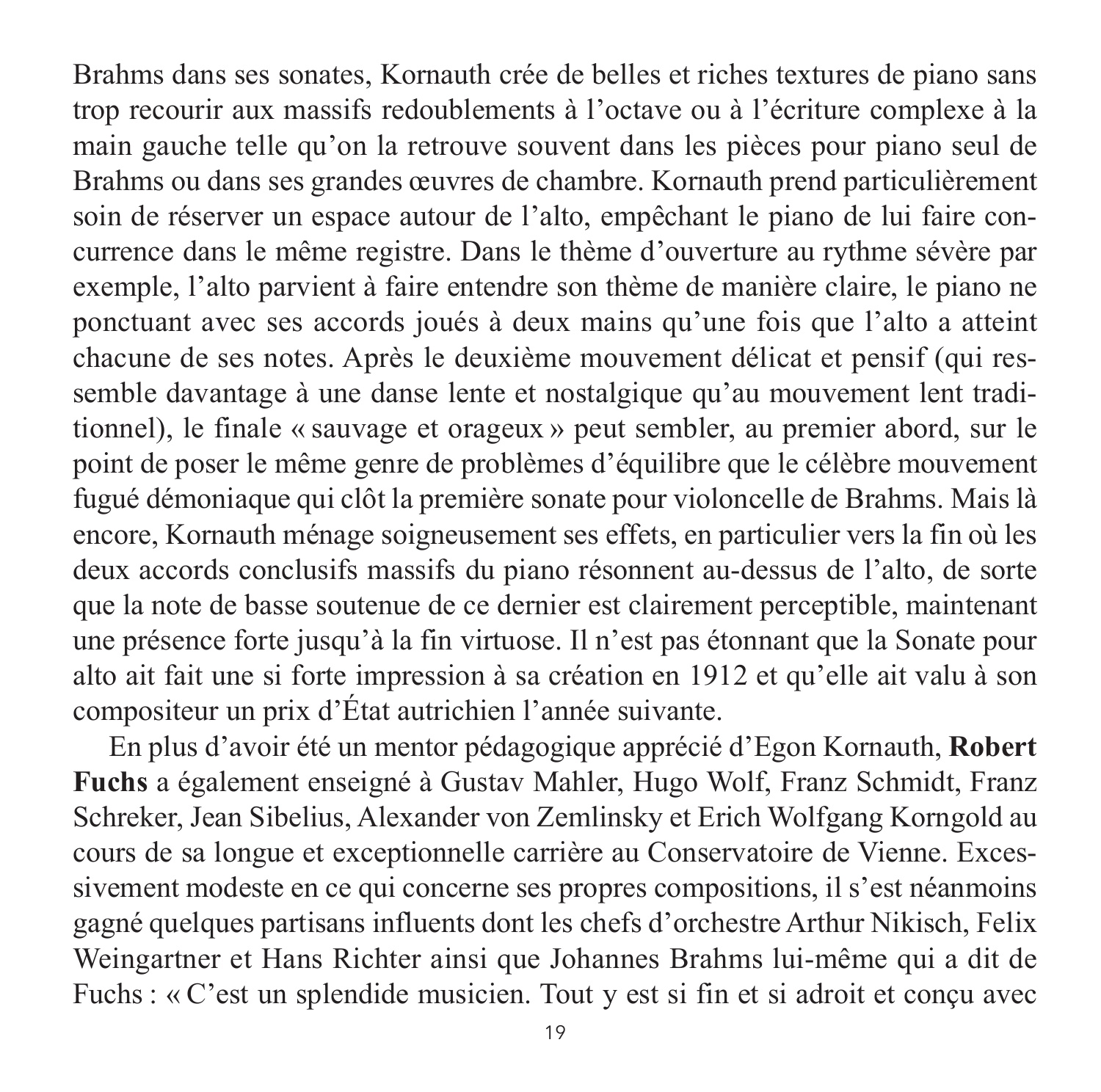tellement de charme qu'on est toujours satisfait. » Si cela semble bien tiède, il faut se rappeler que Brahms pouvait se révéler un critique acerbe lorsqu'il s'agissait de porter un jugement sur ses collègues compositeurs et qu'il se donnait rarement la peine de dissimuler ses véritables impressions. Si Fuchs a composé dans l'ombre de Brahms, c'est une ombre qu'il a appréciée et qu'il s'est appropriée au point de vue musical : la **Sonate pour alto en ré mineur** est encore plus franchement brahmsienne que celle de Kornauth. Et si le titre des *Sechs Fantasiestücke* suggère l'influence de Schumann, la dette est largement celle d'un folklore poétiquement revisité. Le sens de l'humour espiègle, parfois démoniaque, de Schumann et sa pensée latérale déconcertante mais passionnante lorsqu'il s'agissait de forme, n'étaient clairement pas pour Fuchs.

Pour ce qui est du charme, de la profusion et de la délicatesse, Fuchs a en re vanche beaucoup à offrir. Bien que Brahms ait admiré la première symphonie de Fuchs, qui valut à son auteur le prix Beethoven de la Gesellschaft der Musikfreunde en 1886, c'est pour sa musique de chambre et ses sérénades orchestrales plus déli cates que Fuchs a été le plus apprécié. Du reste, il reçut plus tard le surnom de « Serenaden-Fuchs ». S'il qualifie le premier mouvement de sa Sonate pour alto (1909) de *passionato*, il s'agit néanmoins d'une passion contenue, l'intensité ne devant jamais compromettre l'élégance ou l'équilibre formel. Le mouvement central est une sorte de menuet lent, lancé de manière touchante par une douce « invitation à la danse » entre l'alto et le piano. L'énergique finale dans une tonalité majeure a davantage de panache, mais Fuchs veille à ce que l'alto reçoive sa part de lumière. Il est difficile de croire, en écoutant cette musique, qu'elle a été créée la même année et dans la même ville que le second quatuor à cordes d'Arnold Schoenberg qui représentait un défi autrement existentiel et qui a été accueilli par des sifflements, des huées et des menaces corporelles. Mais aujourd'hui, alors que l'ancienne polarité moderniste-conservatrice semble tomber en désuétude, nous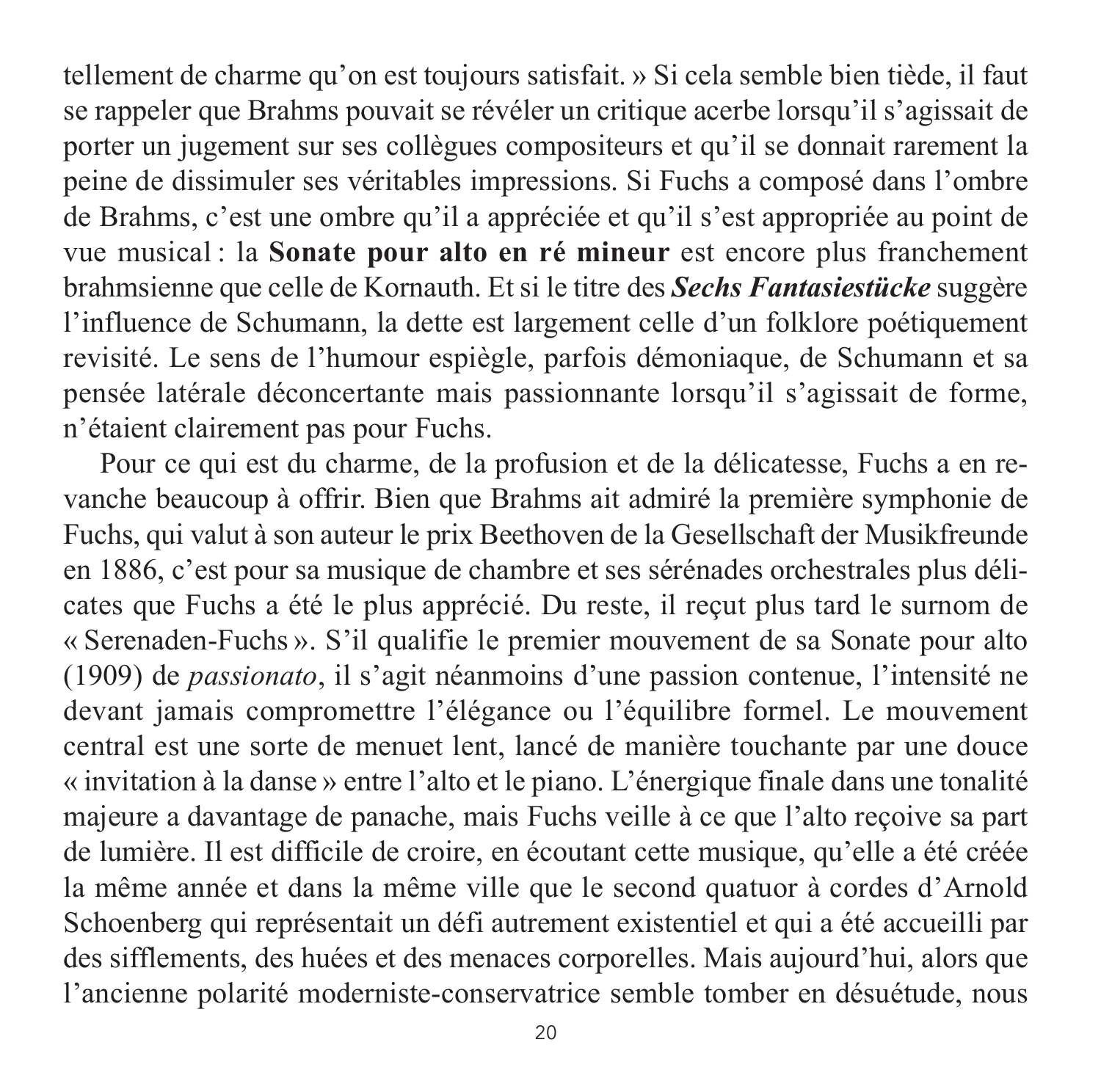sommes peut-être mieux à même d'apprécier la Sonate pour alto de Fuchs pour ce qu'elle a à offrir en elle-même. Ce qui est déjà beaucoup… et pas que pour les altistes.

## *© Stephen Johnson 2021*

Aussi à l'aise au violon qu'à l'alto, **Katharina Kang Litton** est alto solo du New York City Ballet depuis 2018. Au violon, elle a joué en tant que soliste avec des orchestres de premier plan à Moscou, Saint-Pétersbourg, Francfort, Amsterdam, Bergen, Baltimore, Berlin, Cologne, Hambourg, New York et Rio de Janeiro et a travaillé avec des chefs d'orchestre tels que Dmitri Kitayenko, Kirill Petrenko, Christoph Altstaedt, Arnold Katz, Alondra de la Parra et Neeme Järvi. En tant que récitaliste et chambriste, elle a collaboré avec des artistes tels que Pinchas Zuker man, Midori Goto, Hagai Shaham, Viviane Hagner, Elmar Oliviera, Pavel Gililov, Shmuel Ashkenasi, Timothy Eddy, Frans Helmerson, Philip Setzer et le Quatuor Schumann.

Katharina Kang Litton a grandi en Allemagne où elle a étudié à la Robert Schu mann Musikhochschule à Düsseldorf avec Rosa Fain dès l'âge de 9 ans. Elle a obtenu sa licence et sa maîtrise à la Manhattan School of Music en tant qu'élève de Pinchas Zukerman et de Patinka Kopec, et est diplômée du Cleveland Institute of Music où elle a travaillé auprès de Jaime Laredo. Elle aime se produire dans le cadre de festivals d'été internationaux et a participé aux créations d'œuvres de Nico Muhly, Dennis Bell et Ambrose Akinmusire.

Né à New York, **Andrew Litton** est titulaire d'un B.A. et d'un master en piano et direction d'orchestre de la Juilliard School. En 2021, il était directeur musical du New York City Ballet, premier chef invité de l'Orchestre symphonique de Singa -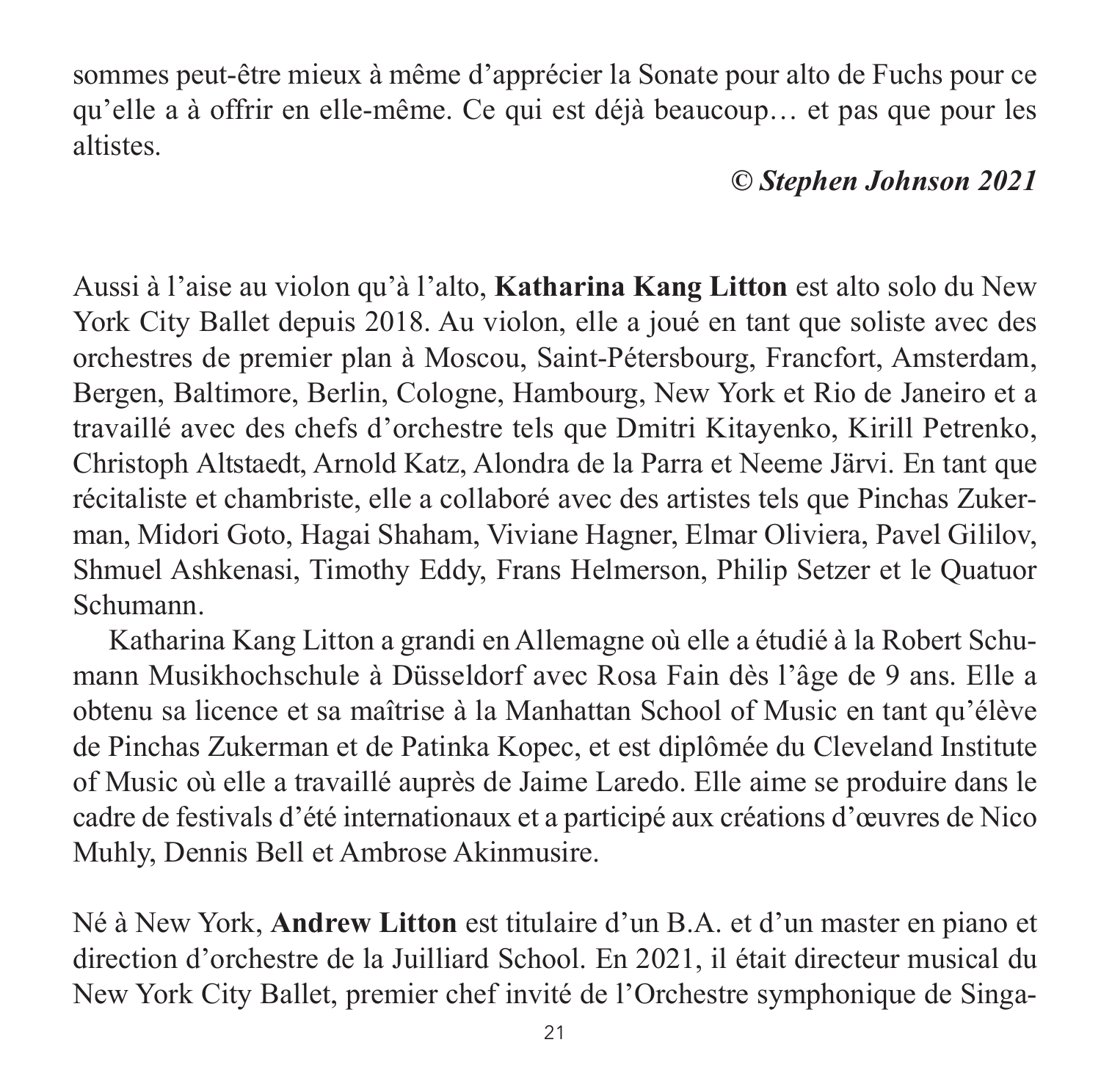pour et chef lauréat de l'Orchestre symphonique de Bournemouth et de l'Orchestre philharmonique de Bergen. Parmi ses autres distinctions, citons l'Ordre royal du mérite du roi Harald V de Norvège, la médaille Sanford de Yale, la médaille de la Société Elgar et un doctorat honorifique de l'Université de Bournemouth. Litton est régulièrement invité à diriger des orchestres de premier plan à travers le monde. Chef d'orchestre d'opéra passionné, il a dirigé dans les plus grandes maisons comme le Metropolitan Opera à New York, le Covent Garden de Londres et le Deutsche Oper à Berlin. Il dirige aussi régulièrement des programmes d'opéra semiscéniques avec des orchestres symphoniques.

Sa discographie vaste et variée comptait en 2021 plus de cent-trente-cinq enregistrements qui lui ont valu un Grammy Award, le Diapason d'Or du magazine musical français *Diapason* et d'autres distinctions. Litton se produit souvent en tant que pianiste soliste et dirige de son piano. Premier album seul au piano, « A Tribute to Oscar Peterson » témoigne de sa passion pour le jazz et est paru en 2014. Ce présent enregistrement est son vingt-quatrième chez BIS.

*<https://andrewlitton.com>*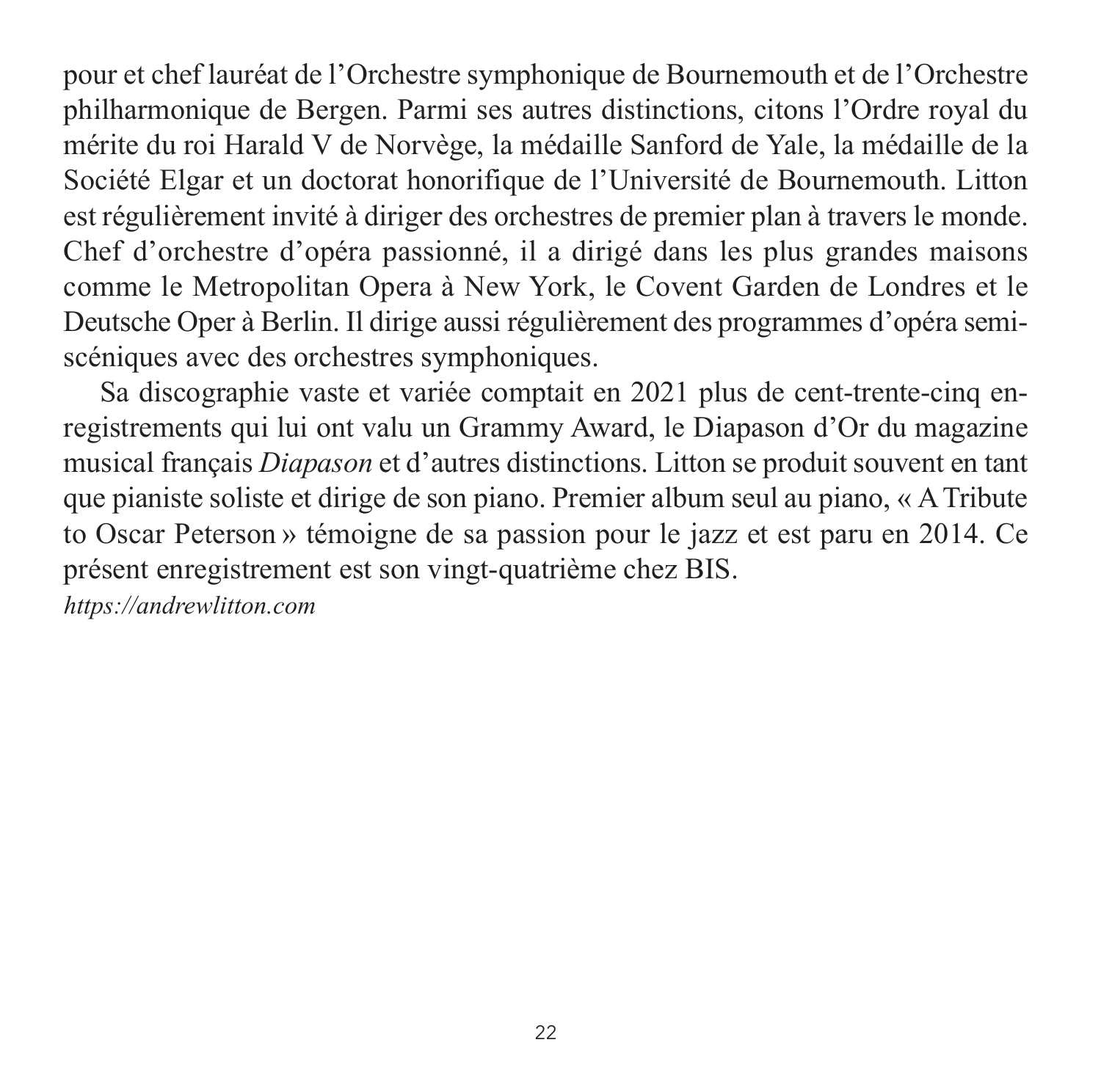| The Litton Duo would like to thank the following for their generous support of this recording: |                                     |
|------------------------------------------------------------------------------------------------|-------------------------------------|
| Sanghoon Ahn                                                                                   | Jeff Eldredae                       |
| Su-Kyoung An                                                                                   | Lynn Parr Mock                      |
| Maria-Cristina Anzola and John G. Heimann                                                      | William Wolfram and Susan Jacquemot |

The music on BIS's Hybrid SACDs can be played back in Stereo (CD and SACD) as well as in 5.0 Surround sound (SACD).

Our surround sound recordings aim to reproduce the natural sound in a concert venue as faithfully as possible, using the newest technology. In order to do so, all channels are recorded using the full frequency range, with no separate bass channel added. If your sub-woofer is switched on, however, most systems will also automatically feed the bass signal coming from the other channels into it. In the case of systems with limited bass reproduction, this may be of benefit to your listening experience.

#### Recording Data

| Recordina:       | 23rd-25th October 2020 at the Henry Wood Hall, London, England                                    |
|------------------|---------------------------------------------------------------------------------------------------|
|                  | Producer: Andrew Keener                                                                           |
|                  | Sound engineer: Dave Rowell                                                                       |
|                  | Assistant engineer Katie Earl                                                                     |
|                  | Piano technician: Marcin Brzozka                                                                  |
| Equipment:       | Brüel & Kjær and Neumann and Sennheiser microphones; Merging Technologies Horus pre-amplifier and |
|                  | high-resolution A/D converter; Pyramix digital audio workstation; B&W and Dynaudio loudspeakers   |
|                  | Original format: 24-bit / 192 kHz                                                                 |
| Post-production: | Editina: Matthew Bennett                                                                          |
|                  | Mixing: Dave Rowell                                                                               |
|                  | Executive producers: Robert Suff (BIS); Jay Marshall                                              |

#### Booklet and Graphic Design

Cover text: © Stephen Johnson 2021 Translations: Horst A. Scholz (German); Arlette Lemieux-Chené (French) Cover photography: © Dave Rowell Typesetting, lay-out: Andrew Barnett (Compact Design)

BIS Records is not responsible for the content or reliability of any external websites whose addresses are published in this booklet.

BIS recordings can be ordered from our distributors worldwide. If we have no representation in your country, please contact: BIS Records AB, Stationsvägen 20, SE-184 50 Åkersberga, Sweden  $Tel: +46854410230$ [info@bis.se](mailto:info@bis.se) [www.bis.se](http://www.bis.se)

BIS-2574  $\circledR$  &  $\circledR$  2021, BIS Records AB, Sweden.